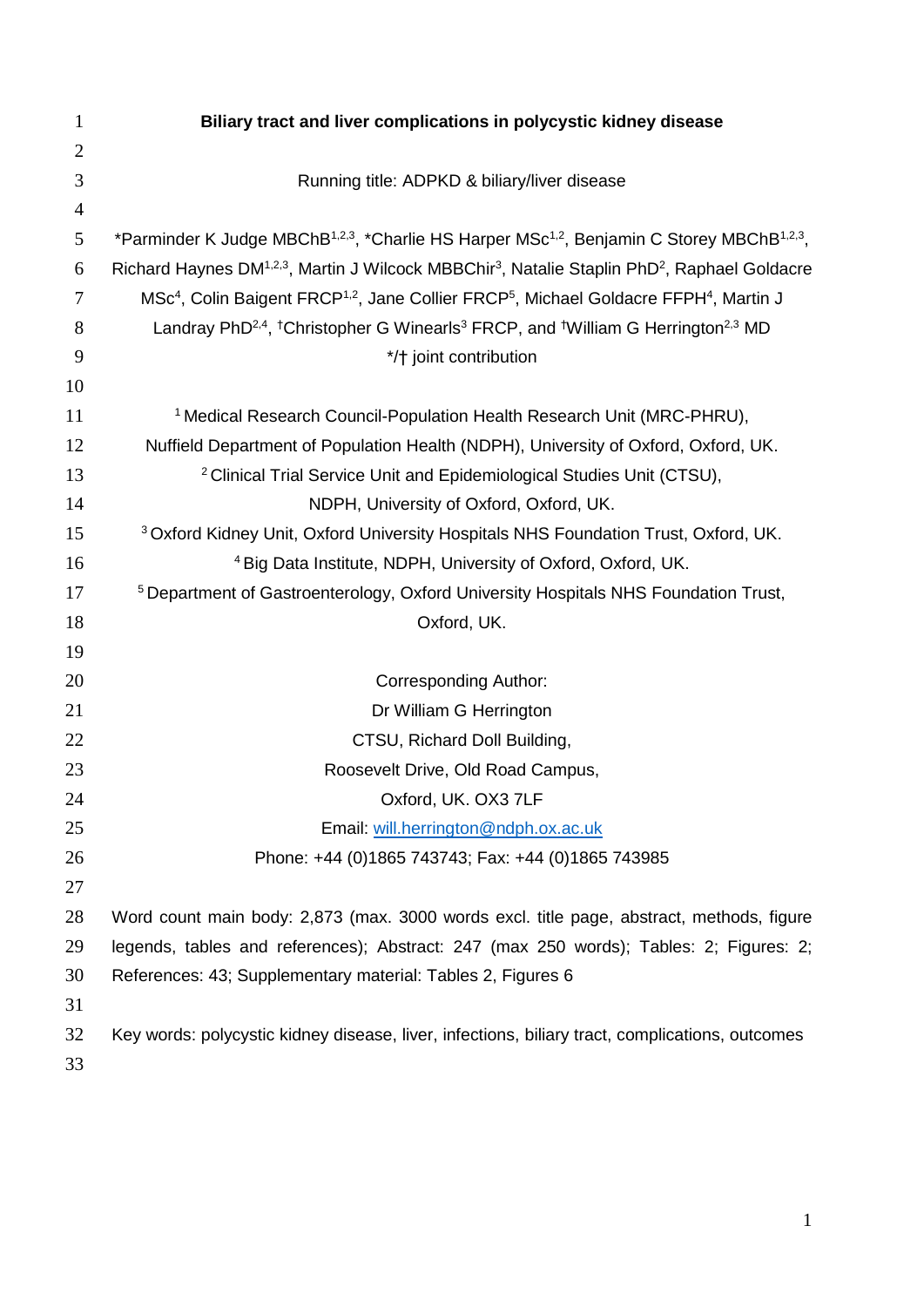### **Abstract**

 Polycystic liver disease is a well-described manifestation of autosomal dominant polycystic kidney disease (ADPKD). Biliary tract complications are less well-recognised. We report a 50-year single-centre experience of 1,007 patients, which raised a hypothesis that ADPKD is associated with biliary tract disease. This was then tested using all-England Hospital Episode Statistics data (1998-2012) within which 23,454 people recorded as having ADPKD and 6,412,754 hospital controls were identified. Hospitalisation rates for biliary tract disease, serious liver complications and a range of other known ADPKD manifestations were adjusted for potential confounders and then compared. Compared to non-ADPKD hospital controls, the rates of admission for biliary tract disease were 2.2-times higher in those with ADPKD (rate ratio [RR] 2.24, 95% confidence interval 2.16-2.33) and 4.7-times higher for serious liver complications (RR 4.67, 4.35-5.02). When analyses were restricted to those on maintenance dialysis or with a kidney transplant, RRs attenuated substantially, but ADPKD remained positively associated with both biliary tract disease (RR 1.19, 1.08-1.31) and with serious liver complications (RR 1.15, 0.98-1.33). The ADPKD versus non-ADPKD hospital control RRs for biliary tract disease were larger for men than women (heterogeneity p<0.001), but RRs for serious liver complications appeared higher in women (heterogeneity p<0.001). The absolute excess risk of biliary tract disease associated with ADPKD (0.73%/year) was larger than for serious liver disease (0.24%/year), cerebral aneurysms (0.11%/year), or inguinal hernias (0.11%/year), but less than for urinary tract infections (2.20%/year). Biliary tract disease appears to be a distinct and important extra-renal complication of ADPKD.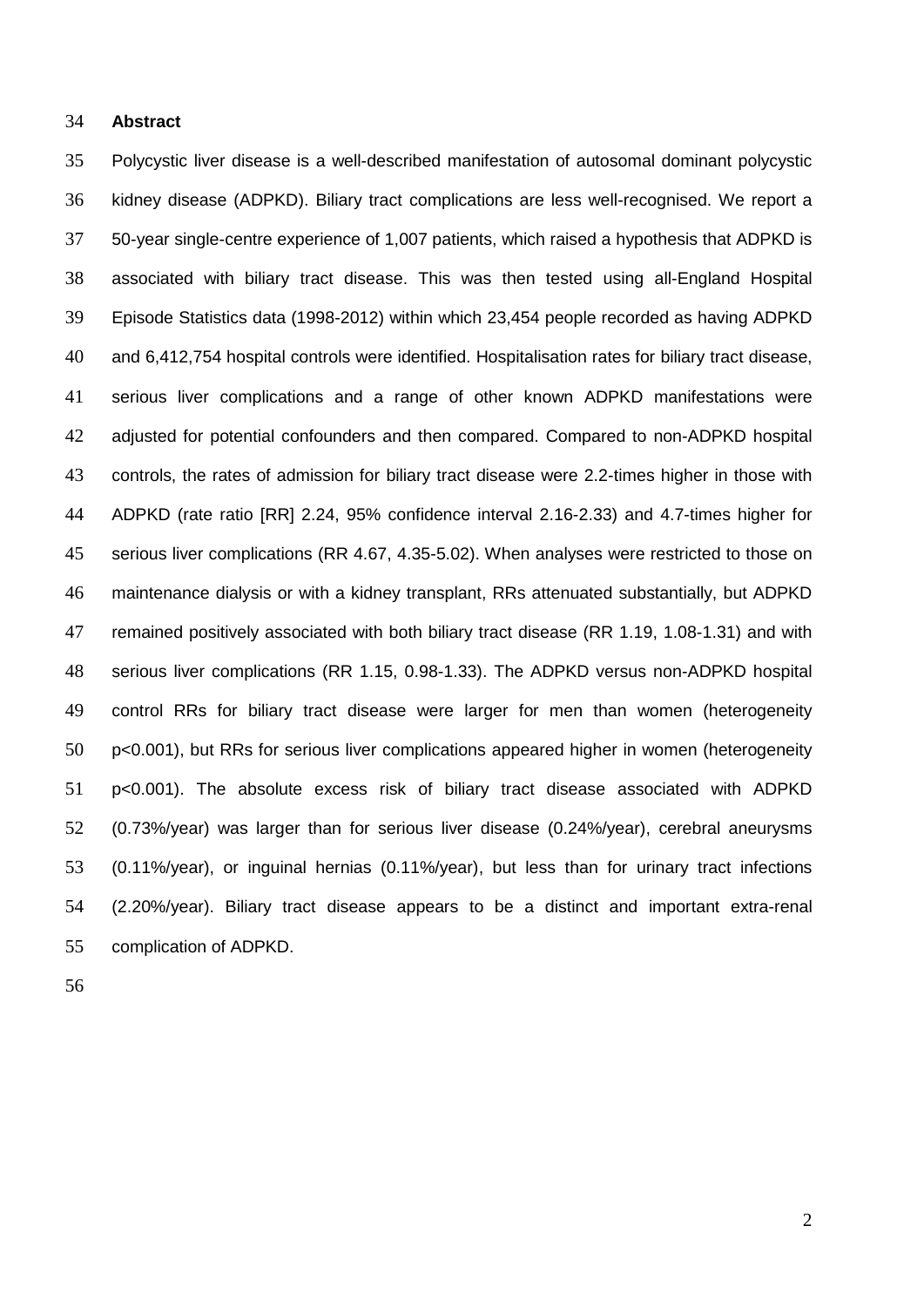## **Introduction**

 Autosomal dominant polycystic kidney disease (ADPKD) is the most common inherited 59 kidney disease.<sup>1,2</sup> It is characterised by progressive enlargement of the kidneys with multiple bilateral cysts and eventual loss of kidney function, often causing end-stage renal disease (ESRD) in middle age.<sup>1,3</sup> Ten percent of renal replacement therapy (RRT) patients in the UK 62 and 5% in the US have a primary renal diagnosis of ADPKD. $4,5$  ADPKD is a multi-system 63 disorder with polycystic liver a common extra-renal manifestation.<sup>6-8</sup> The prevalence of liver cysts in people with ADPKD increases with age, with >90% of patients aged >40 years 65 having at least one cyst. Unlike renal cysts (which are unaffected by sex), liver cysts are 66 more common and numerous in pre-menopausal women with ADPKD than in men.<sup>7,9,10</sup> ADPKD is also associated with other abdominal manifestations, including colonic diverticular 68 disease, abdominal wall hernias and pancreatic cysts.  $8,10,11$  Mild common bile duct dilatation has also been reported,<sup>12</sup> but unlike the much rarer autosomal recessive form of polycystic kidney disease, which is associated with non-obstructive intra-hepatic duct dilation (Caroli's disease) and recurrent cholangitis,<sup>13</sup> clinically significant biliary tract complications are less well recognized in ADPKD.

 We made an observation at our tertiary centre that, in addition to the infective and compressive complications caused by polycystic livers, several patients with ADPKD had repeated hospitalisations for biliary tract disease. A systematic literature review of PubMed from its inception through to 22/7/2016 identified a total of 662 potentially relevant abstracts, from which 44 full text articles were read and 10 relevant reports identified (Webfigure ,  $12,14-22$  These included six articles reporting obstructive jaundice due to enlarged cysts,  $17-22$ 80 and four reporting six cases of symptomatic cholecystitis usually with gallstones.<sup>12,14-16</sup> We found no reports which described the range of presentations of biliary tract disease in individuals with ADPKD, nor any which had quantified any excess risk of clinically significant 83 biliary tract disease in ADPKD. In order to explore whether our clinical observations reflect a previously undescribed feature of ADPKD, we aimed, first, to report a single tertiary centre's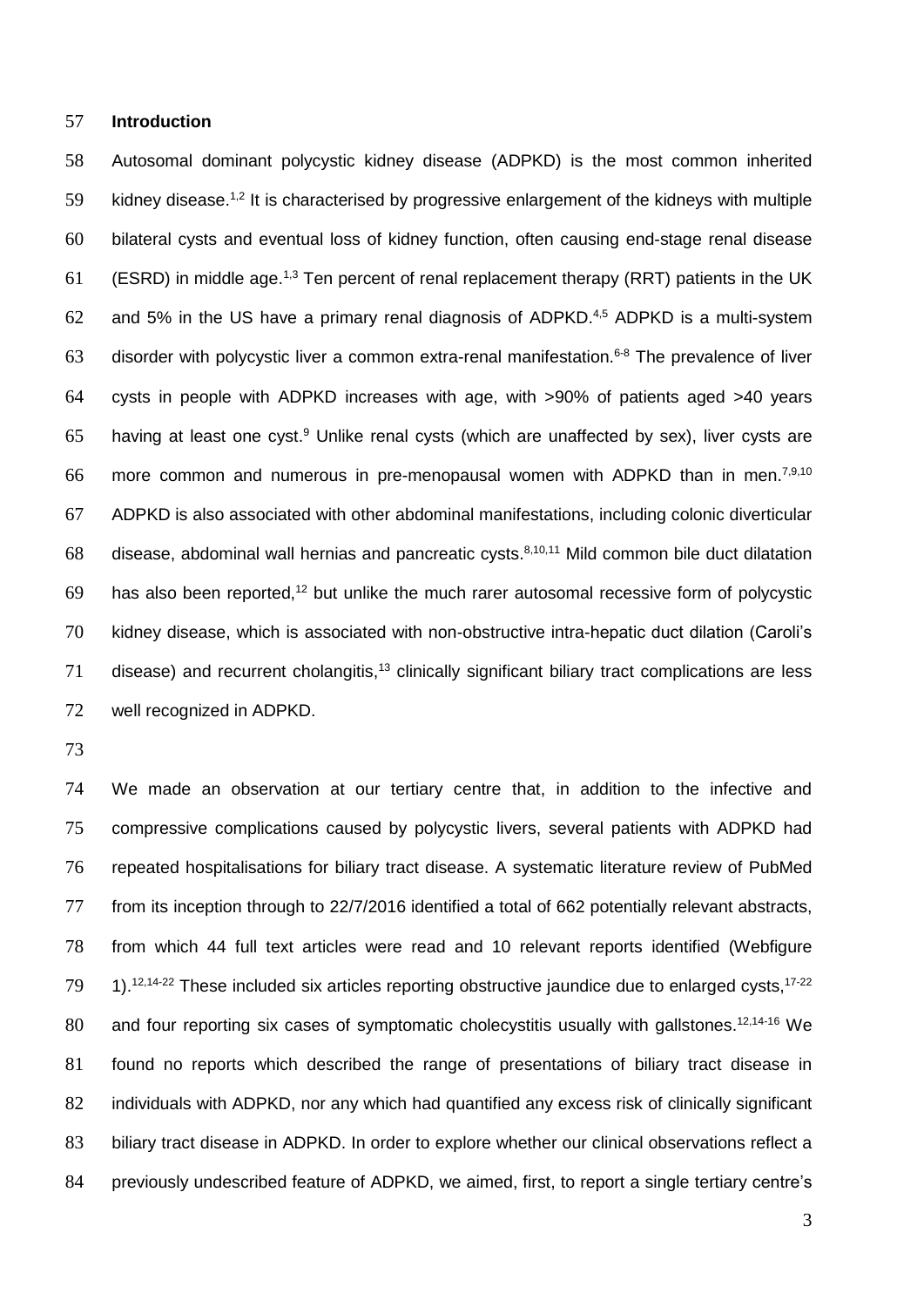~50-year experience of biliary tract disease and serious liver complications in patients with ADPKD. We then tested the hypothesis that biliary tract disease is more common in ADPKD by using routinely collected English hospital inpatient data 1998-2012 to compare hospitalisation rates for biliary tract disease among people with ADPKD versus rates in non-ADPKD control populations.

## **Results**

## *Oxford Kidney Unit case series 1967-2015*

 Between 1967 and 2015, 1,011 patients with polycystic kidney disease were cared for at the Oxford Kidney Unit, including 4 patients (0.4%) with autosomal recessive polycystic kidney disease. Of the 1,007 with presumed ADPKD, 35 patients were identified as having developed biliary tract disease and/or a liver complication (Table 1). We noted that biliary tract disease was mostly cholecystitis or other gallstone-related complications, and that this was the prominent presentation in 24 patients. Serious liver complications were the prominent presentation in 11 patients, mostly representing liver cyst infections (Table 1). Nine patients developed both biliary tract disease and a serious liver complication.

 The median ages at presentation with biliary tract disease and liver complications were 31 years (interquartile range 26-49) and 38 (31-46) years respectively (Table 1). These complications tended to manifest in people with stage 5 chronic kidney disease (CKD), many 105 of whom had started maintenance renal replacement therapy (RRT) by the time of their first such presentation. A similar proportion of women and men were affected by biliary tract disease (13/522 women versus 11/485 men; p=0.82), but women appeared more likely to develop a serious liver complication (10/522 women versus 1/485 men; p=0.009).

 Biliary tract infections accounted for 74% (90/121) of biliary tract presentations and often recurred (there were 90 occurrences among the 21 patients with a biliary tract infection). *Escherichia coli* and *Enterococcus* species were the commonest causes of biliary tract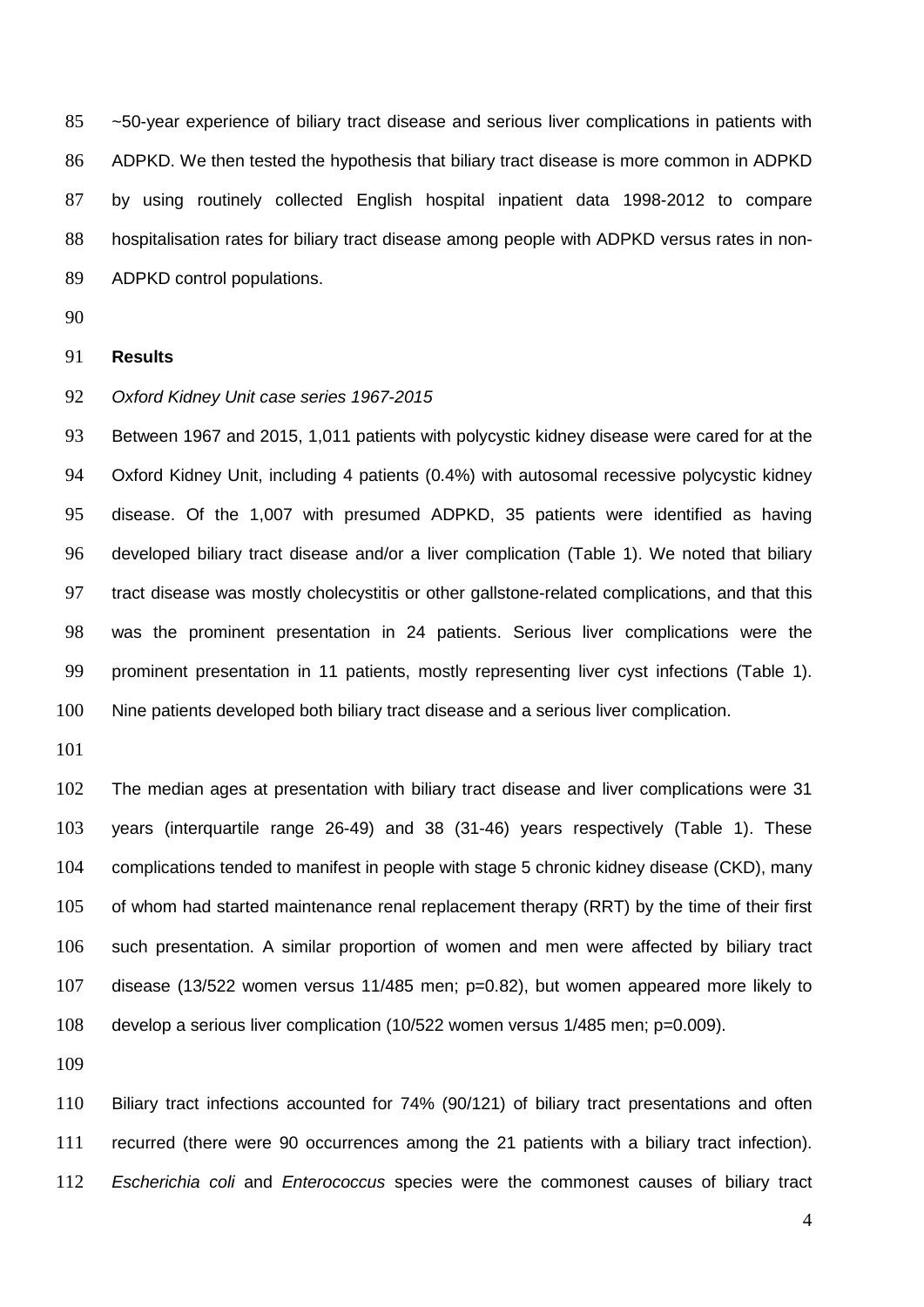infection. Liver cyst infections occurred in 67% (12/18) of those with a serious liver complication, accounting for 38% (22/58) of all admissions for serious liver complications. Unlike biliary tract infections, the majority of liver infections were culture-negative (Webfigure 2). Management of liver cyst infections was usually with antibiotic therapy alone, whilst management of biliary tract disease frequently involved both antibiotics and a range of radiological and surgical interventions (Webtable 1). Forty-two percent (11/26) of patients with biliary tract disease had gallstones removed at endoscopic retrograde cholangiopancreatography, 5 patients required sphincterotomies and 3 had biliary stents inserted (Webtable 1).

# *Disease-association study using all-England Hospital Episode Statistics 1998-2012*

 We designed a disease-association study using all-England Hospital Episode Statistics (HES) to test the subsequent hypothesis that biliary tract disease might be more common in ADPKD than would be expected compared to the general population.

 Using data on 43.2 million people aged over 20 years with at least one hospital admission recorded in linked and anonymised all-England HES between 1998 and 2012, we identified 23,454 people admitted with a diagnostic code for ADPKD and who were unlikely to have autosomal recessive polycystic kidney disease (see Concise methods). Median age at the start of follow-up was 58 years (44-70), 10,789 (46%) were female and 20,011 (85%) were white (Table 2). A history of prior diabetes or vascular disease was recorded in 906 (4%) and 1,747 (7%) respectively. In comparison, 6,412,754 hospital controls were identified from an admission for one of a variety of minor conditions (with no mention of polycystic kidney disease in any admission). Hospital controls were on average younger (median age 48 [34- 67] years) and less likely to have diabetes (189,858, 3.0%) or vascular disease (181,832, 2.8%; Table 2).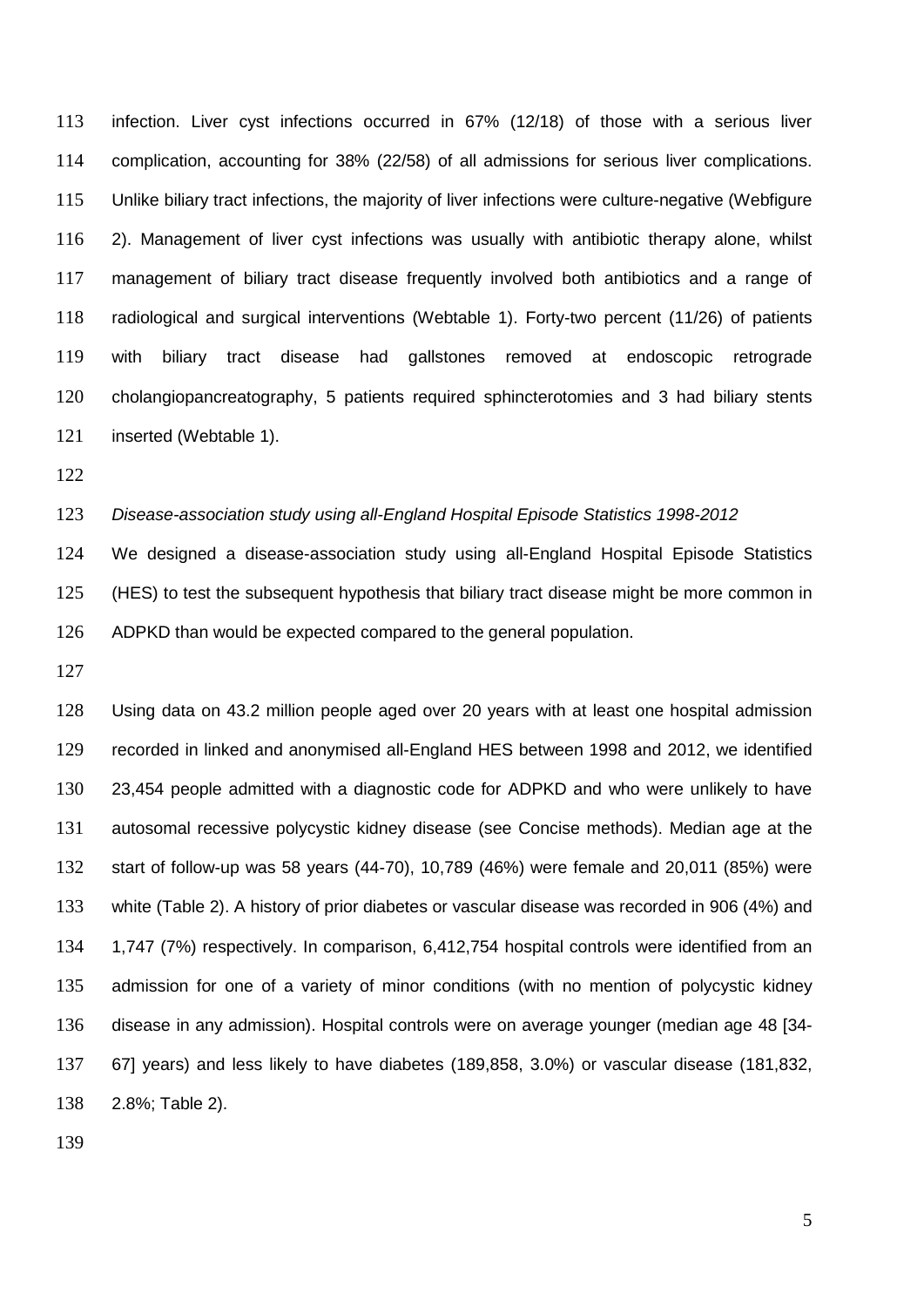After adjustment for age, sex, ethnicity, social deprivation, region, prior diabetes, prior vascular disease or cancer, and year of first admission, the rates of admission for a series of disease outcomes were compared among people with ADPKD versus without ADPKD (referred to as 'ADPKD versus non-ADPKD rate ratios', RRs). Compared to hospital controls, adjusted rates of ESRD were 112-times higher in people with ADPKD (2.82% versus 0.03%/year; rate ratio [RR] 112, 95% CI 109-116; Figure 1A). Figure 1A provides adjusted rates and ADPKD versus non-ADPKD RRs for a range of other known manifestations of ADPKD. These include cerebral aneurysms, inguinal and other abdominal wall hernias, urinary tract infections, cardiac valve disease, and diverticular disease (Webtable 2 provides outcome definitions), all of which were positively associated with ADPKD.

 Compared to hospital controls, the rates of admission for biliary tract disease were 2.2-times higher in people with ADPKD (1.31% versus 0.59%/year; RR 2.24, 95% CI 2.16-2.33) and 4.7-times higher for serious liver complications (0.31% versus 0.07%/year; RR 4.67, 4.35- 5.02; Figure 1A). These equate to an absolute excess risk of biliary tract disease associated with ADPKD of 0.73%/year (95% CI 0.68-0.78%/year), which was larger than the absolute excess risk for serious liver disease (0.24%/year, 0.21-0.28%/year), cerebral aneurysms (0.11%/year, 0.09-0.14%/year), inguinal hernias (0.11%/year, 0.08-0.14%/year), or abdominal wall hernias (0.35%, 0.32-0.38%/year); similar to the excess risk for colonic diverticular disease (0.73%/year, 0.67-0.79%/year); but much less than for urinary tract infections (2.20%/year, 2.10-2.31%/year).

 On average, hospital controls are likely to have better kidney function than people with ADPKD, which is important to consider in secondary analyses, as CKD might mediate some of the positive associations between ADPKD and outcomes. We therefore repeated analyses just among the 68,332 people who had started maintenance RRT which effectively adjusts for any effect of advanced CKD.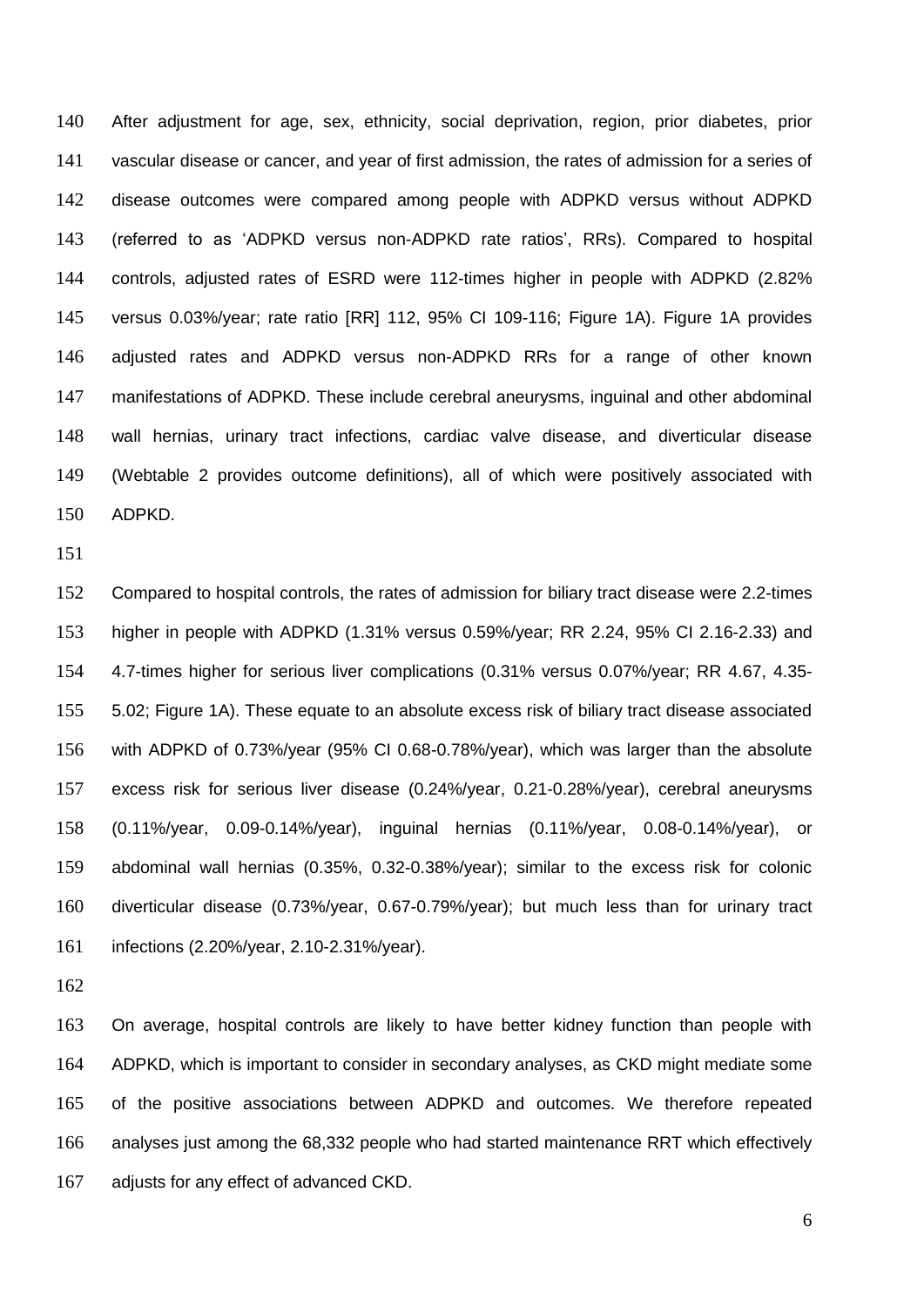Within the treated ESRD population, 9% (5,813/68,332) were recorded as having ADPKD. People with ESRD due to ADPKD were on average younger (57 versus 62 years), more likely to be female (46% versus 38%), and less likely to have a history of prior diabetes (8% versus 32%) or vascular disease (13% versus 27%) than those with ESRD due to other causes (Table 2).

 After restricting analyses to those with treated ESRD, ADPKD versus non-ADPKD RRs for 176 the positive control diseases were attenuated (Figure 1B). Nevertheless, compared to those with other causes of ESRD, rates of hospitalisation among people with ADPKD were 2.2- times higher for cerebral aneurysms (0.13% versus 0.06%/year, RR 2.23, 1.53-3.26), 2.5 times higher for other abdominal wall hernias (1.23% versus 0.50%/year, RR 2.47, 2.19- 2.80), and about 60 to 70% higher for both inguinal hernias (1.00% versus 0.59%/year, RR 1.70, 1.49-1.95), and colonic diverticular disease (2.70% versus 1.64%/year, RR 1.65, 1.52- 1.79; Figure 1B). Rates for serious cardiac valve disease, however, were similar among people with ESRD due to ADPKD and people with other causes of ESRD (1.47% versus 1.63%/year, RR 0.90, 0.81-1.00).

 The RRs for biliary tract disease and serious liver complications were also substantially attenuated when analyses were restricted to those with treated ESRD, but ADPKD remained positively associated with both conditions. Compared to those with other causes of ESRD, rates of biliary tract disease were 19% higher among people with ADPKD (1.92% versus 1.61%/year, RR 1.19, 1.08-1.31) and 15% higher for serious liver complications (0.70% versus 0.62%/year; RR 1.15, 0.98-1.33; Figure 1B).

 Among people on maintenance RRT, the absolute excess risk of biliary tract complications (0.31%/year, 0.13-0.49%/year) in people with ADPKD remained larger than for serious liver complications (0.09%/year, -0.02-0.2%/year) and for cerebral aneurysms (0.07%/year, 0.03-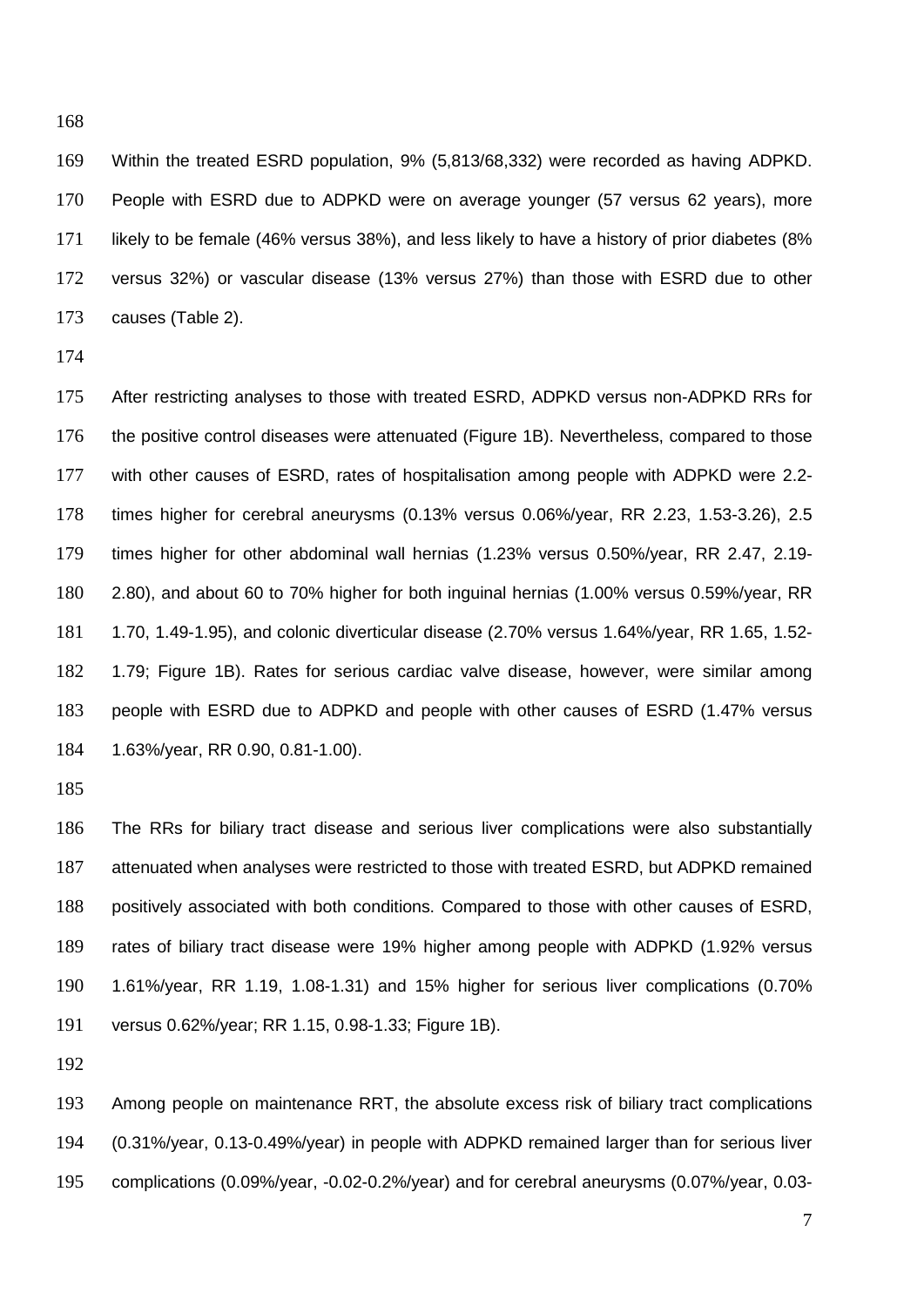0.12%/year); became similar to the absolute excess risk for inguinal hernias (0.41%/year, 0.29-0.54%/year); but was somewhat smaller than for other abdominal wall hernias (0.73%/year, 0.59-0.87%/year), colonic diverticular disease (1.06%/year, 0.85-1.27%/year) and urinary tract infections (1.36%/year, 1.01-1.72%/year).

 In analyses performed separately for different age groups and by sex, compared with hospital controls, ADPKD versus non-ADPKD RRs for serious liver complications were higher in women than in men (heterogeneity p<0.001), confirming the observation from our case series. However, the reverse was observed for biliary tract disease (heterogeneity p<0.001; Figure 2A). RRs for serious liver disease were larger among younger people with ADPKD (trend p<0.001), but the reverse was also true for biliary tract disease (trend p<0.001; Figure 2A). In analyses restricted to people with treated ESRD, ADPKD versus non-ADPKD RRs for biliary tract disease became similar in both sexes (heterogeneity p=0.22), but RRs for serious liver complications remained higher in women than in men (heterogeneity p<0.001; Figure 2B). There was no difference in RRs for either complication 211 by age in people with treated ESRD (Figure 2B).

 In sensitivity analyses, results were similar when repeated with the exclusion of secondary diagnoses to define disease outcomes (Webfigures 3&4), or with exclusion of people with a serious liver complication (which reduces any over-ascertainment of biliary tract disease identified incidentally during any liver investigations, data not shown).

*Cause-specific mortality among people with ADPKD*

 Biliary tract or liver disease are an uncommon underlying cause of death among people with ADPKD, except among those that were hospitalised in the cohort for either biliary tract disease or serious liver complications, in whom it accounted for 8% of deaths (Webfigure 5). This proportion was similar in women and men (9% versus 6%; p=0.06, Webfigure 6).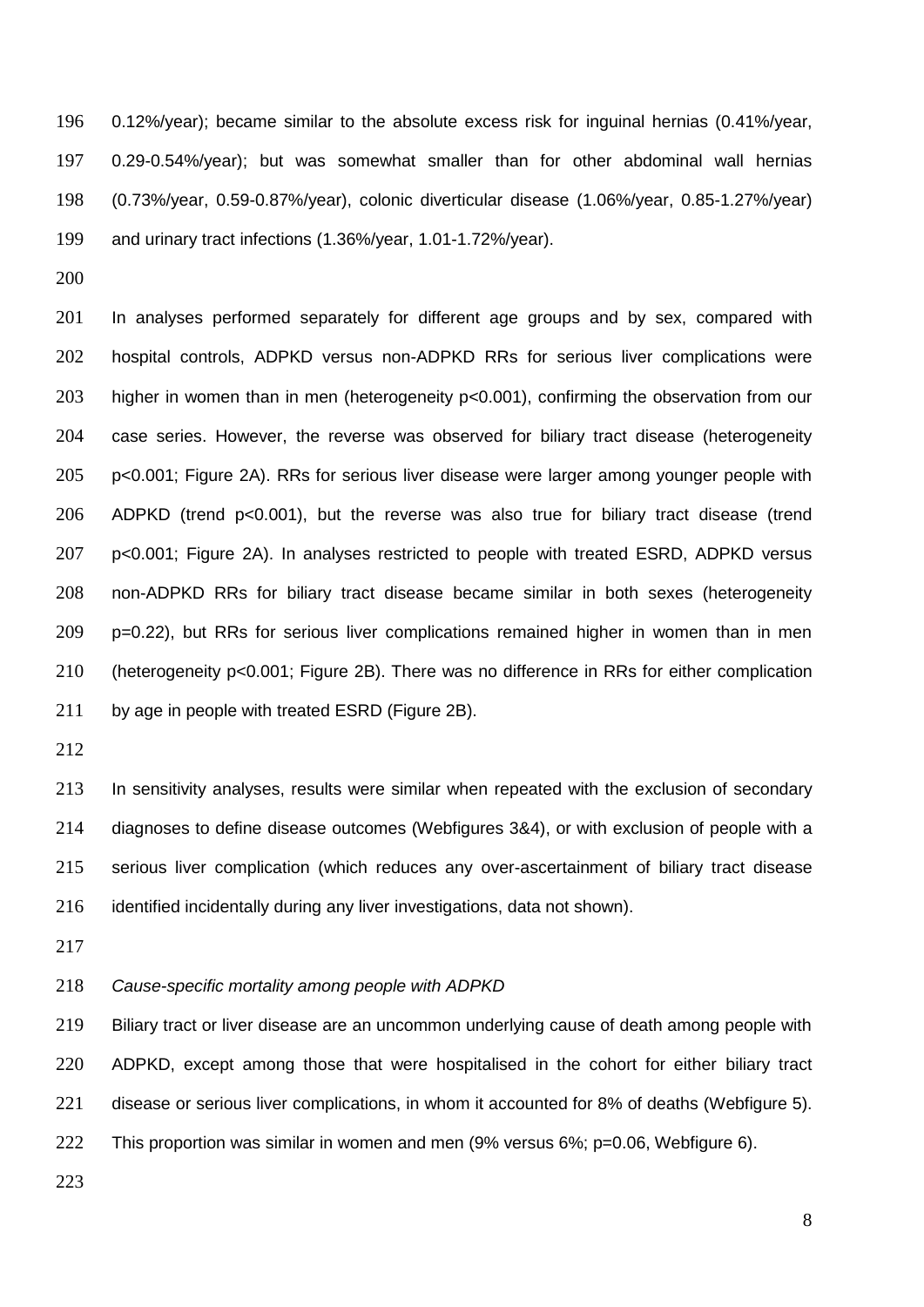#### **Discussion**

 We have reported a case series and a large disease-association study including over 23,000 patients with ADPKD. Our case series findings suggested biliary tract disease is as frequent in people with ADPKD as serious liver complications, and has a distinct clinical presentation and sex distribution. Our disease association study confirmed that hospitalisation for biliary tract disease is more common among people with ADPKD than people without, and that the absolute excess risk was larger than for serious liver complications and a range of other better described extra-renal manifestations of ADPKD.

 The Halt Progression of Polycystic Kidney Disease Study A (HALT-PKD-A) has 234 characterised the biliary tract and liver imaging features of  $ADPKD<sup>23</sup>$  Common bile duct dilatation was present in 17% of the cohort, but was the only biliary tract abnormality described. These data corroborate earlier observations from a Japanese study of 55 people with ADPKD, where the prevalence of common bile duct dilatation was 40%, compared to 238 7% in controls.<sup>12</sup> A higher prevalence of common bile duct dilatation in the Japanese study may be accounted for by more advanced ADPKD, as one-half of the Japanese ADPKD patients had started haemodialysis, whilst all HALT-PKD-A participants had an estimated 241 glomerular filtration rate >60mL/min/1.73m<sup>2</sup>. In addition to these studies, our systematic literature review identified a few case reports of biliary tract complications in ADPKD 243 (Webfigure 1),  $12,14-16$  but no study which had assessed if there was an excess risk of clinically significant biliary tract disease associated with ADPKD. The presented results therefore represent the first quantification of the association between ADPKD and serious biliary tract disease.

 Another important finding in both our case series and disease association study is that the relative size of the ADPKD versus non-ADPKD RRs for serious liver complications was higher among women than men, but the reverse was true for biliary tract disease associations. Other ADPKD studies, including the HALT-PKD-A study, have also found the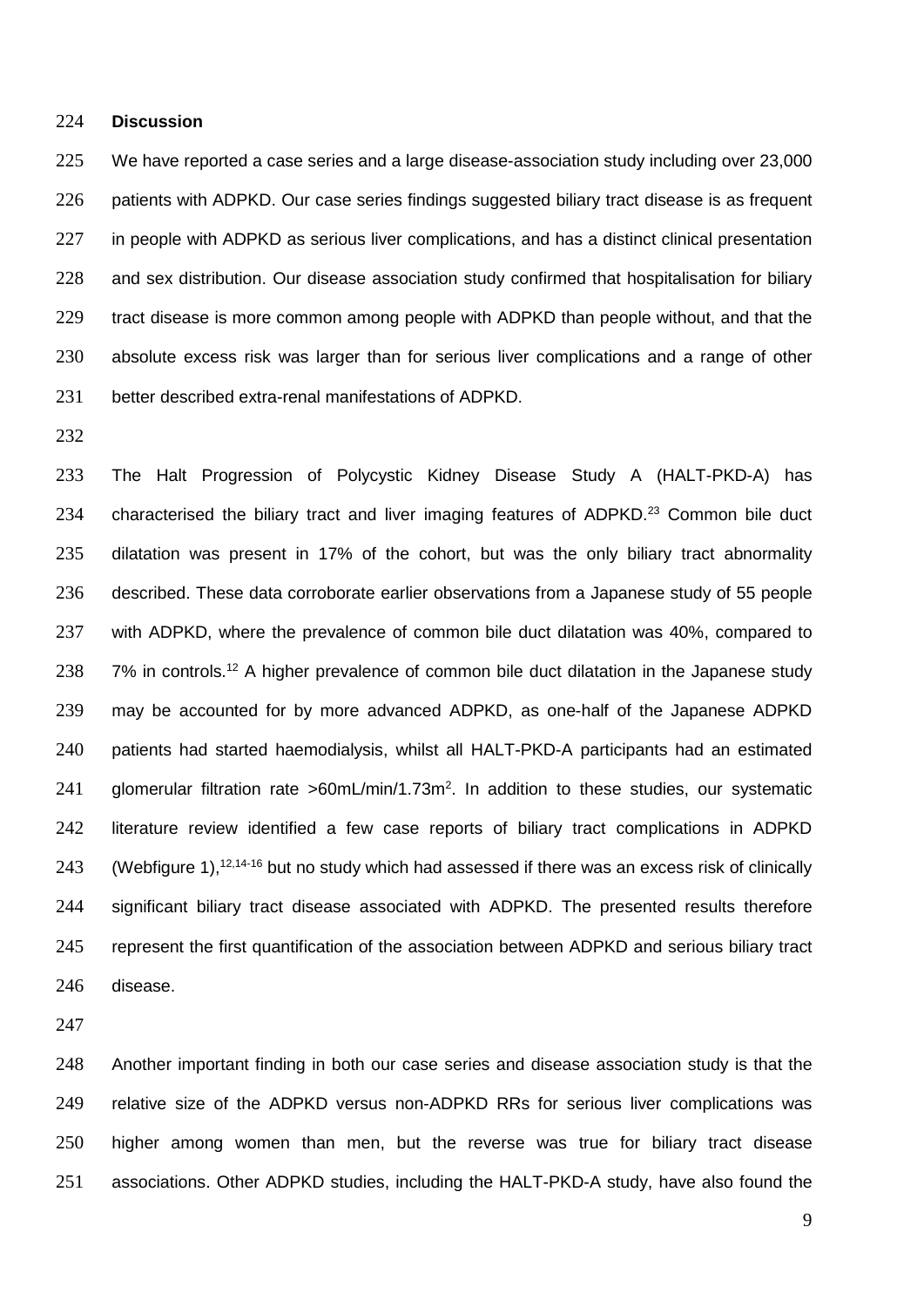252 prevalence of liver cysts is higher in women with ADPKD compared to men.<sup>9,23</sup> Estrogen 253 receptors are expressed in the epithelium of liver cysts,<sup>1,8,24,25</sup> and female sex, exogenous estrogen use and pregnancy all appear to increase cyst cell proliferation and liver cyst 255 size.<sup> $1,8,24,25$ </sup> However, liver enlargement in ADPKD results from both cystic change and increased liver parenchymal volume, and men with ADPKD have been found to have increased height-adjusted liver parenchymal volume.<sup>23</sup> The differing patterns of associations in our subgroup analyses by age and sex suggest that cystic change in the liver - which has 259 been reported to cause obstructive jaundice<sup>17-22</sup> - is not the key cause of biliary tract complications in ADPKD. Polycystin complexes localize to primary cilia in the kidney and biliary tract. In the biliary tract, cilia may act as mechanosensors maintaining the differentiated state of cholangiocyte epithelia and detecting changes in bile flow and composition. <sup>26,27</sup> Mutations in polycystin-encoding genes in ADPKD may therefore affect cholangiocyte cilia resulting in abnormal bile tract function (with biliary stasis and duct dilatation) and/or bile duct gland cyst formation.<sup>15,28</sup> A shared biliary phenotype between mutations which cause autosomal recessive and ADPKD has also been suggested.<sup>29-31</sup>

 Biliary tract disease has featured in the results of recent randomized trials of treatments aimed at inhibiting renal cyst cell proliferation and fluid secretion. In a trial of a somatostatin 270 analogue, ocreotide, the rate of kidney volume increase was slowed compared to placebo,  $32$ 271 and post-hoc analyses suggested octreotide may also reduce liver parenchyme and cyst expansion.<sup>33</sup> However, it also led to increased numbers of non-serious reports of gallstones (octreotide 10/40 [25%] versus placebo 0/39 [0%]) and 'biliary sand' (7/40 [18%] versus 1/39 [3%]). The 2 reported serious cases of acute cholecystitis in this study were both among 275 those allocated octreotide.<sup>32</sup> These results are consistent with previous reports of octreotide associated-gallstones, which is attributed to reduced post-prandial gallbladder contractility 277 and biliary stasis (indicated by increased fasting gallbladder volumes).<sup>34</sup> Octreotide exerts its beneficial effects on cysts through inhibition of the secondary messenger cyclic adenosine monophosphate in biliary epithelial cells. However, inhibiting this pathway with the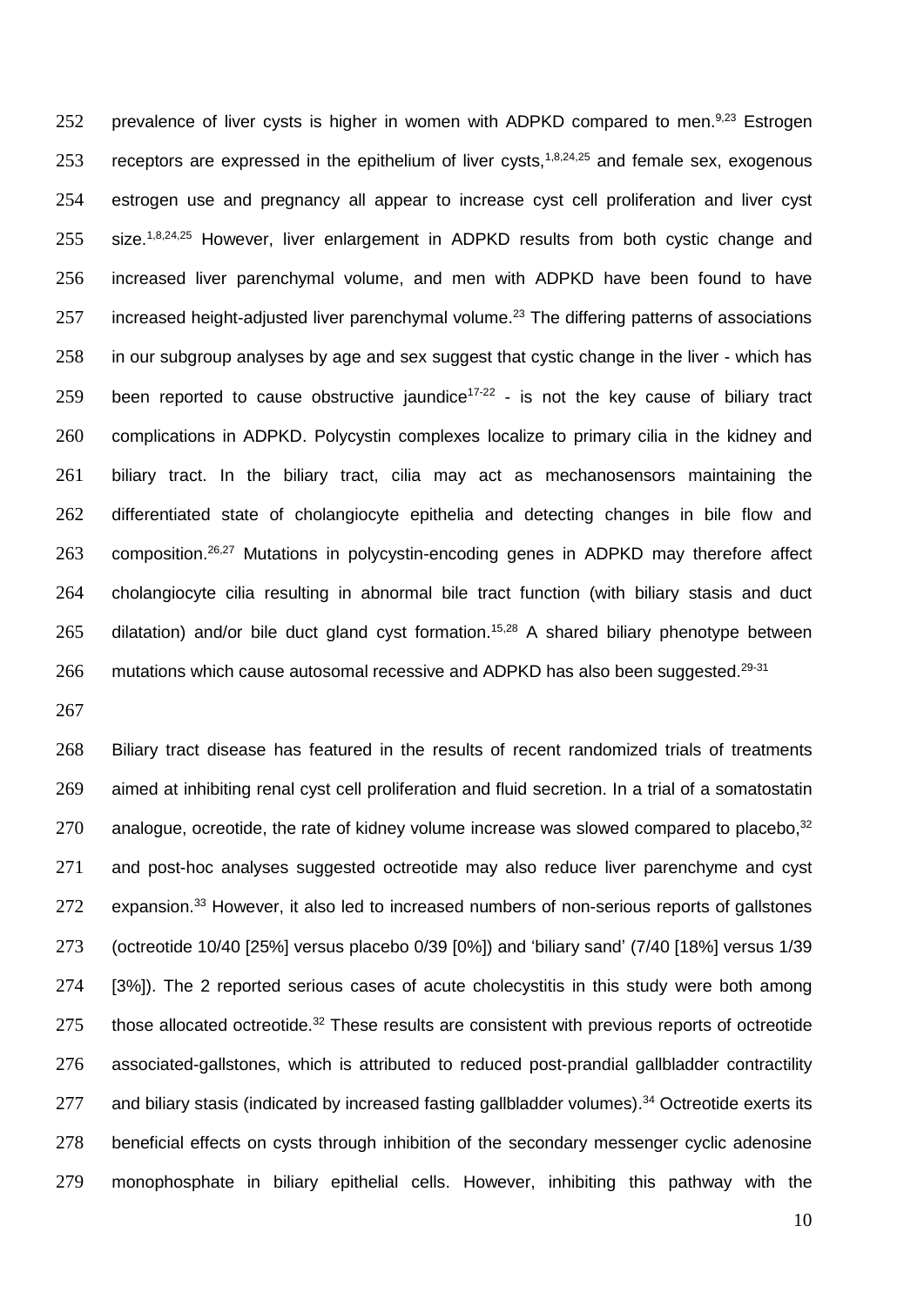vasopressin V2-receptor blocker, tolvaptan, significantly reduces the rate of increase in total kidney volume compared to placebo without any reported excess of upper abdominal pain, gallstones or biliary tract adverse events.<sup>35</sup>

 Although not our primary aim, these data represent the largest confirmatory study of the size of associations between ADPKD and a range of previously described extra-renal manifestations.<sup>8,36</sup> Interestingly, we also found that despite a known increased prevalence of 287 incompetent mitral and aortic valves in ADPKD, after taking account of renal function, serious cardiac valve disease was no more common in people with ADPKD and ESRD than in those with other causes of ESRD. These findings may influence how nephrologists counsel ADPKD patients. Testing other hypotheses, we also found no evidence that ADPKD was associated with increased risk of hospitalisation with gastro-esophageal reflux disease, renal stones or aortic aneurysms among those with treated ESRD (Figure 1 footnote).

294 This study uses 'big data' to test bedside observations made over  $\sim$ 50-years, but there are certain limitations. First, pre-dialysis CKD stages are not well recorded in HES and there is no information on laboratory data, so it was not possible to assess comprehensively how much reduced renal function may explain associations with ADPKD. However, HES can be used to identify treated ESRD and analyses focused on maintenance RRT effectively adjust for advanced CKD, partially overcoming this limitation. Secondly, no information on body- mass index - which has been positively associated with cholelithiasis - was available for adjustment. A third limitation is that distinguishing sources of infection in admissions for sepsis is often difficult so rates of infection from particular sources may be underestimates. Lastly, ADPKD definitions were not directly confirmed. Nevertheless, excellent agreement between nurse-recorded primary renal diagnosis and ADPKD recorded in HES data has been shown previously, so any misclassification is unlikely to have led to much 306 underestimation in the size of RRs.<sup>38,39</sup>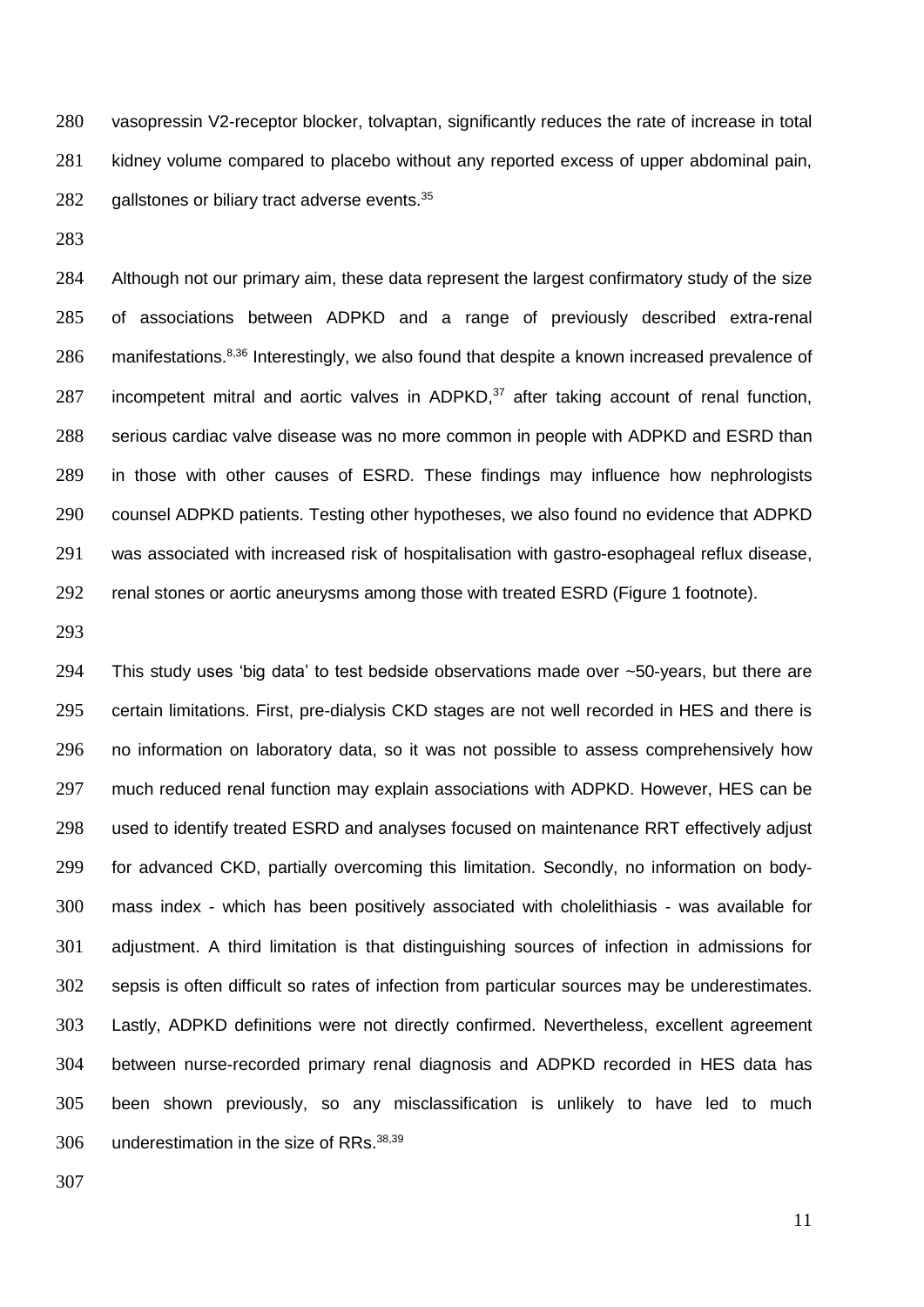In summary, we raised and tested the hypothesis that ADPKD is associated with clinically significant biliary tract disease as well as serious liver complications. We found that women with ADPKD are at higher relative risk of a liver complication than men, but the reverse was observed for the positive association between ADPKD and biliary tract disease, suggesting liver and biliary complications of ADPKD have distinct disease mechanisms. The absolute excess risks of biliary tract complications in people with ADPKD are similar to the absolute excess risks of some of the better established complications, and so biliary tract disease should be a key differential diagnosis in patients with ADPKD presenting with abdominal pain or sepsis.

#### **Concise methods**

# *Oxford Kidney Unit case series (1967-2015)*

 All patients with presumed ADPKD cared for by Oxford Kidney Unit between 1967 and August 2015 were included. Biliary tract disease and serious liver complications were ascertained by physician review of diagnoses, procedures and investigation reports on the unit's electronic patient record system and local radiology, microbiology and histopathology systems. Once identified, detailed information on each biliary tract disease or serious liver complication was extracted by medical notes review, which included demographics, age and renal status at the time of the complication, details of the clinical presentation, including microbiological findings and clinical management.

# *Disease-association study using routine hospital admission data (1998-2012)*

 Ethical approval for analysis of the record linkage study data was obtained from the Central and South Bristol Multi-Centre Research Ethics Committee (04/Q2006/176). We used anonymised linked all-England Hospital Episode Statistics (HES) inpatient records with 333 additional linkage to national mortality records.<sup>40</sup> Since 1998, HES has recorded information on all hospital inpatient activity in England, including: dates of admission and discharge; demographics (including age, sex, ethnicity); measures of social deprivation; the primary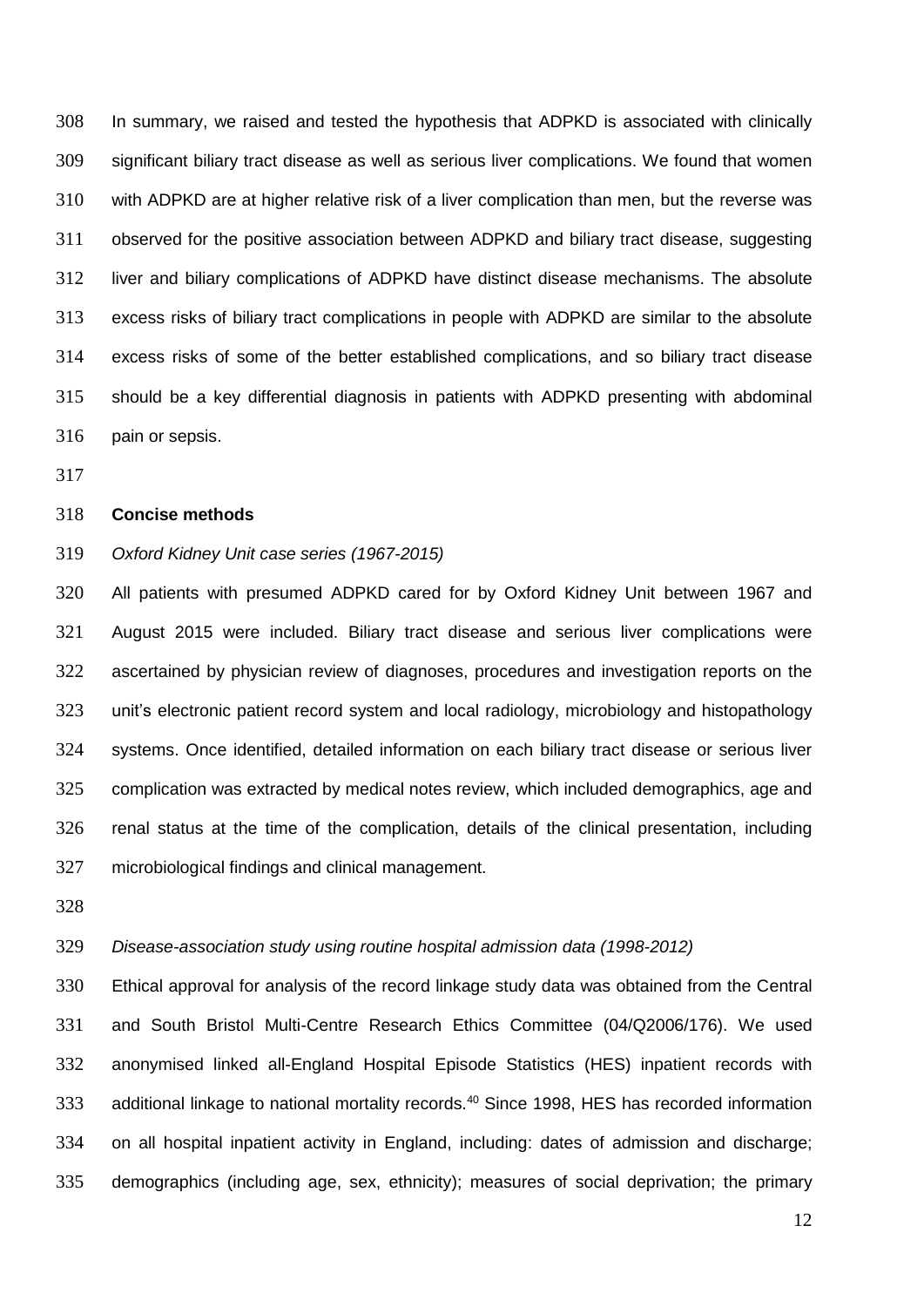diagnostic reason for admission with relevant secondary diagnoses, coded using the International Statistical Classification of Diseases and Related Health Problems Revision 10 338 (ICD-10);<sup>41</sup> and all procedures, coded using the Office of Population Censuses and Surveys Classification of Surgical Operations and Procedures (OPCS) version 4.

# *Identification of autosomal dominant polycystic kidney disease cases*

 A patient with any mention of ICD-10 codes Q61.2 or Q61.3 in HES was presumed to have a diagnosis of ADPKD. The validity of using these codes has been directly demonstrated previously as part of a clinical trial among kidney transplant patients, in which there was an excellent level of agreement (kappa statistic >0.9) between nurse-reported primary renal 346 diagnosis of cystic kidney disease and ADPKD coded in HES.<sup>38,39</sup> To reduce the chances of including autosomal recessive polycystic kidney disease in analyses, people hospitalised or starting RRT before 20 years of age were excluded.

# *Identification of control populations*

 Two control populations with no mention of ADPKD codes in any admission were derived from HES records. The first was a large group of patients admitted for minor diagnoses or procedures (see Table 2 footnote for complete list). The second was any patient who was treated with maintenance RRT (ie, long-term dialysis or kidney transplant) for ESRD and survived for at least 90 days from the start of RRT.

## *Outcomes*

 Outcomes for relevant diseases were identified using both information encoded in any diagnostic position (primary or secondary) or any recorded procedure. These included: (i) treated ESRD; (ii) a group of other positive control diseases which have previously been 361 reported to be extra-renal manifestations of ADPKD $8,36$  (including complications or treatment of cerebral aneurysms, abdominal wall hernias [separated into inguinal and other], urinary tract infections, serious cardiac valve disease, and diverticular disease); (iii) a group of liver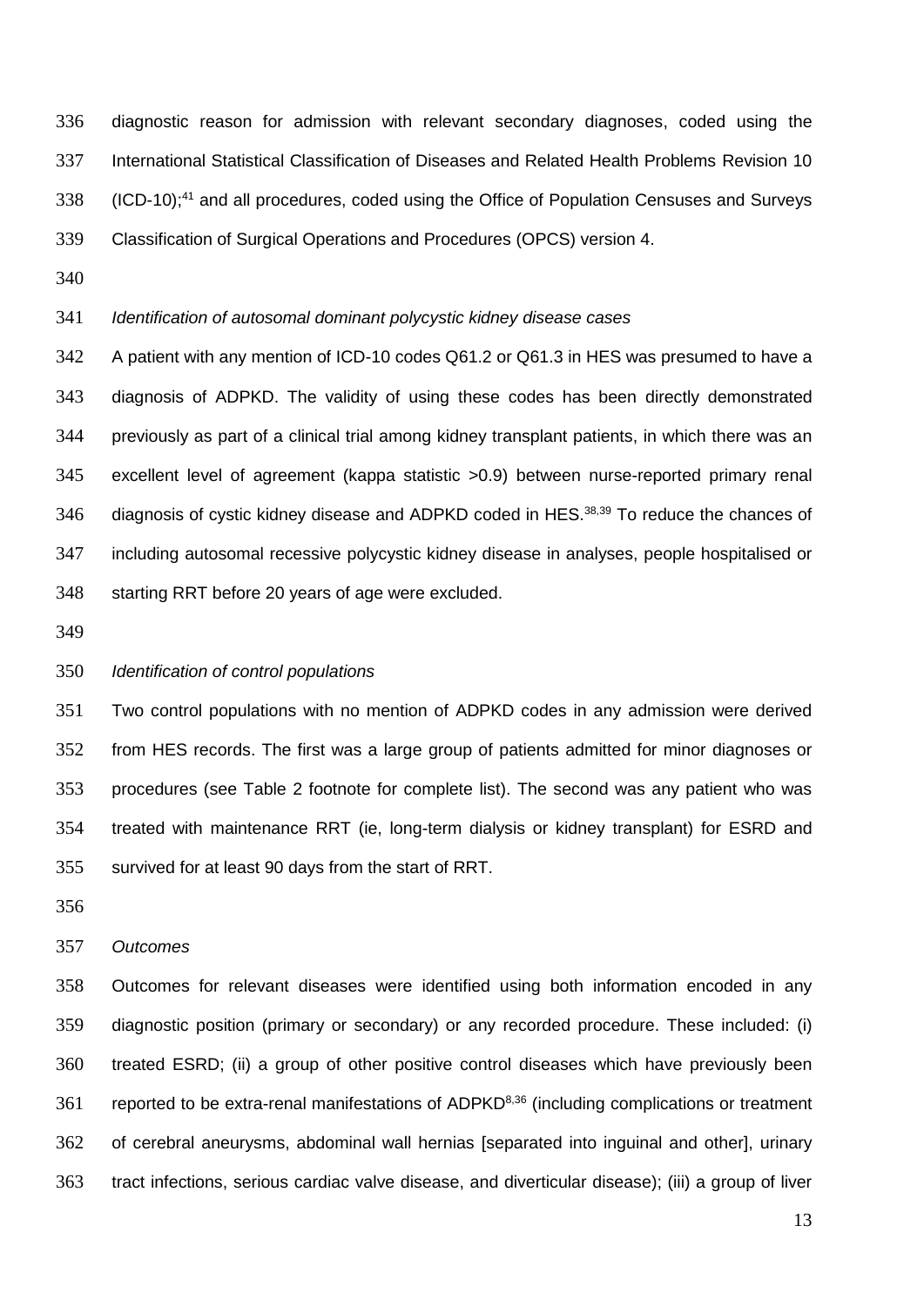diagnoses and procedures associated with ADPKD, including liver abscess and liver de- roofing, resection and transplantation; (iv) and biliary tract diagnoses and procedures, including cholecystitis, biliary tract stones, and cholecystectomy (see Webtable 2 for full list of ICD and OPCS codes used to define outcomes); and (v) a negative control disease 368 (breast cancer) which has previously been reported as not associated with ADPKD.<sup>42</sup> In addition, sensitivity analyses were performed excluding diagnostic information recorded as secondary diagnoses, and after excluding people who ever had a serious liver complication.

### *Covariates*

 The following patient characteristics were extracted from HES: age; sex; ethnicity (white, non-white, and not recorded); region of residence; English Index of Multiple Deprivation 375 Score (IMD);<sup>43</sup> and comorbidity (diabetes, vascular or cancer considered separately). For hospital control analyses, comorbidity was derived from diagnoses and procedures recorded on the first admission. For the ESRD cohort, comorbidity was derived from the date of the start of RRT and any admission in the preceding two years.

#### *Statistical methods*

 Baseline characteristics for each derived cohort were expressed as numbers (%) or median (interquartile range) and compared by standard chi-square or Kruskal-Wallis tests respectively. The follow-up time for each outcome began from the index date (defined as the date of the first admission) and ended at the earliest of date of a relevant outcome, death or end of the cohort follow-up (31/03/2012). Rates for each outcome were then calculated using Poisson regression adjusted for age as a continuous variable (using both linear and quadratic terms), sex, ethnicity (3 groups as above), quintiles of IMD score, region of residence (9 groups), prior reported diabetes, vascular disease (excluding subarachnoid haemorrhage) or cancer (excluding breast cancer). Changes in coding practice over time were controlled for by adjustment for calendar year of first admission (or, where relevant, year of start of maintenance RRT).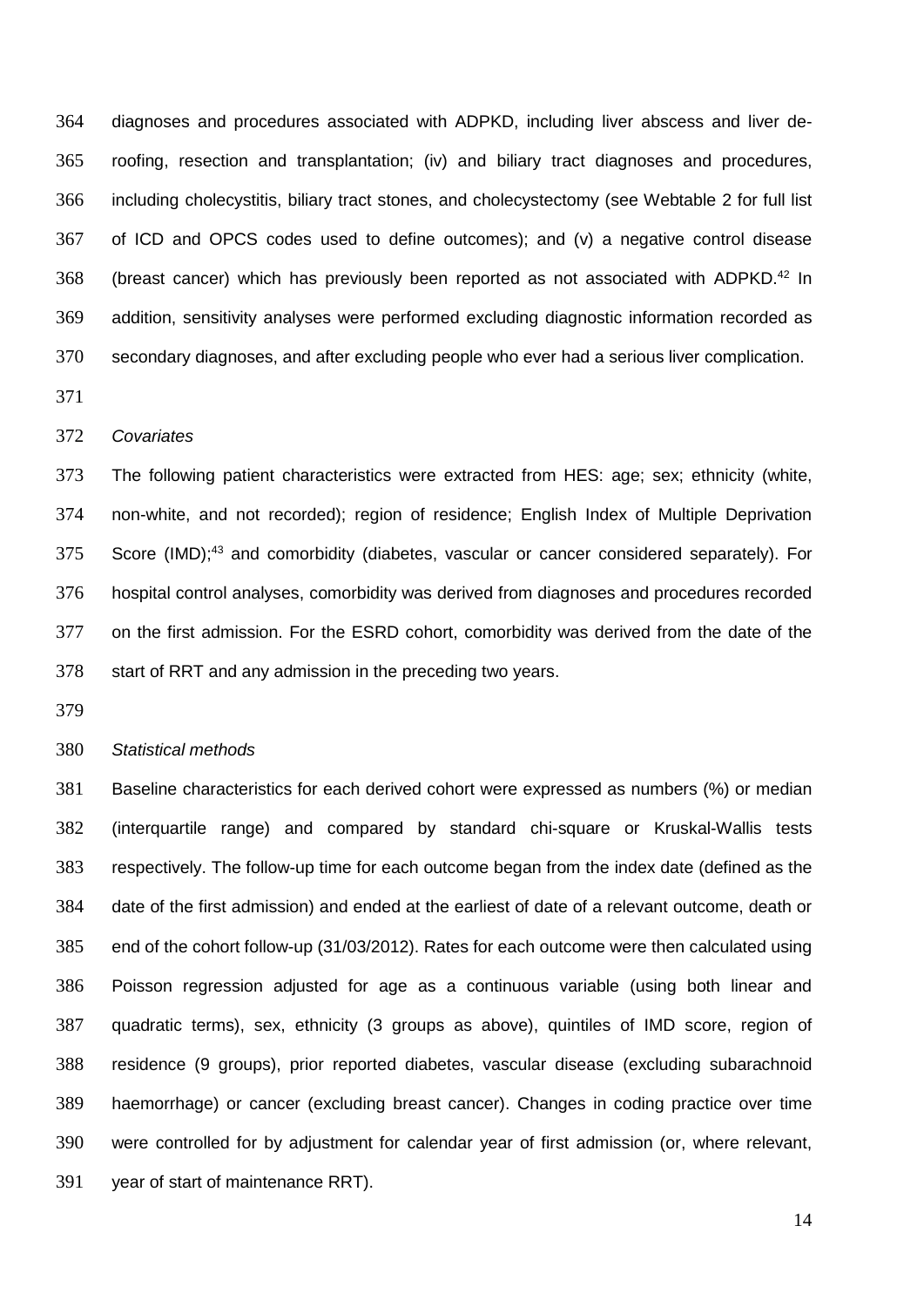Primary analyses compared ADPKD to general hospital controls to quantify the 'full effect' of ADPKD on risk of outcomes. Secondarily, we assessed how much advanced CKD may impact on ADPKD versus non-ADPKD RRs by repeating analyses only among those who had already started RRT for ESRD (with the index date increased to the date of start of maintenance RRT).

 RRs and their 95% CIs were calculated using standard statistical methods. Separate ADPKD versus non-ADPKD RRs for men and women and by age groups were calculated 401 and compared using standard tests for heterogeneity and trend respectively. Analyses used 402 SAS version 9.3 (SAS Institute, Cary, NY) and the R version 3.2.1 [\(www.r-project.org\)](http://www.r-project.org/).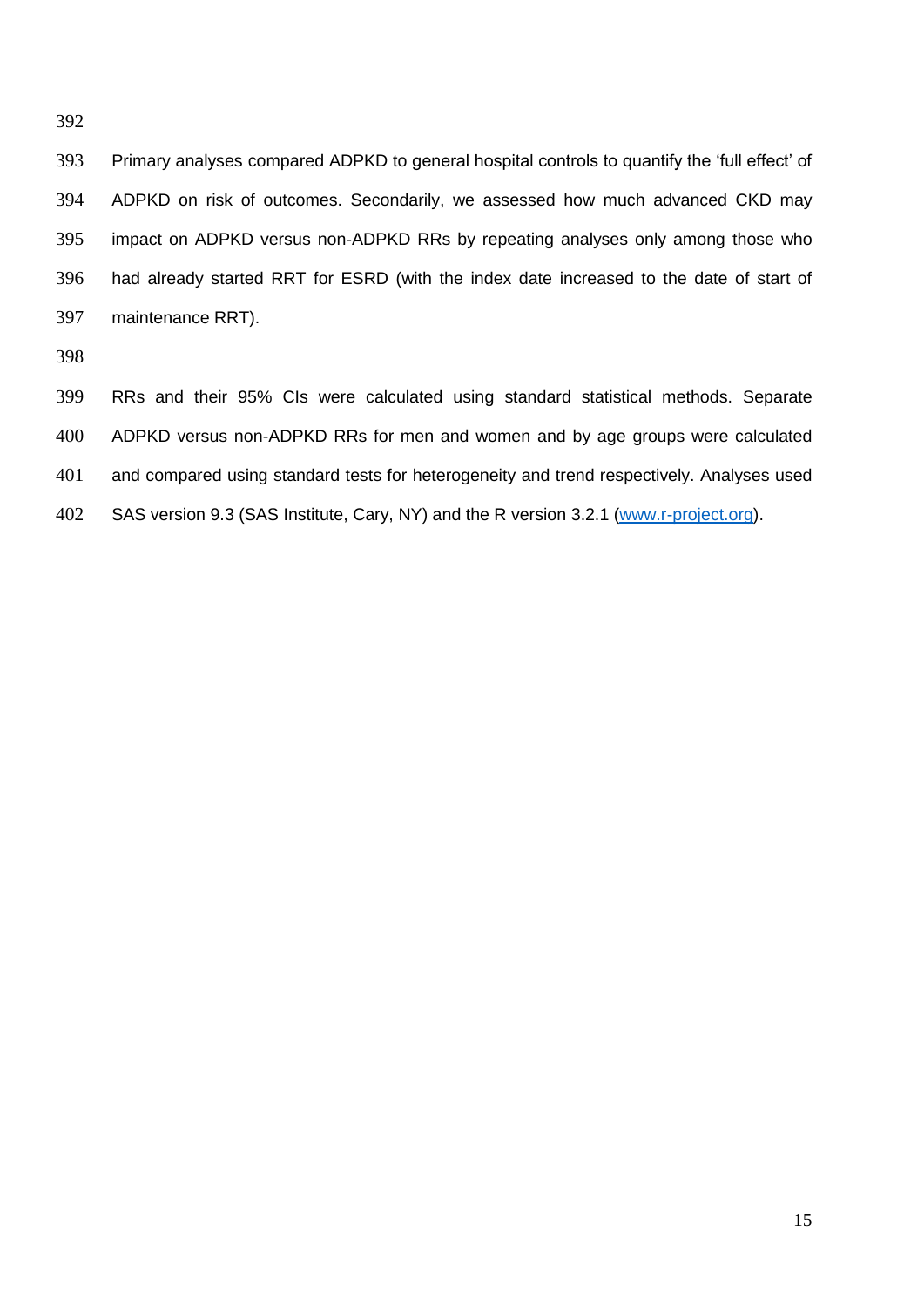# **Acknowledgements**

 We acknowledge the large number of coders and their technical support who have created and curated HES.

# **Competing financial interests**

 The Medical Research Council-Population Health Research Unit receives core funding from the UK Medical Research Council. The Clinical Trial Service Unit and Epidemiological Studies Unit (CTSU) receives funding from the British Heart Foundation and Cancer Research UK. CTSU has a staff policy of not accepting honoraria or other payments from 412 the pharmaceutical industry, expect for the reimbursement of costs to participate in scientific meetings [\(www.ctsu.ox.ac.uk\)](http://www.ctsu.ox.ac.uk/).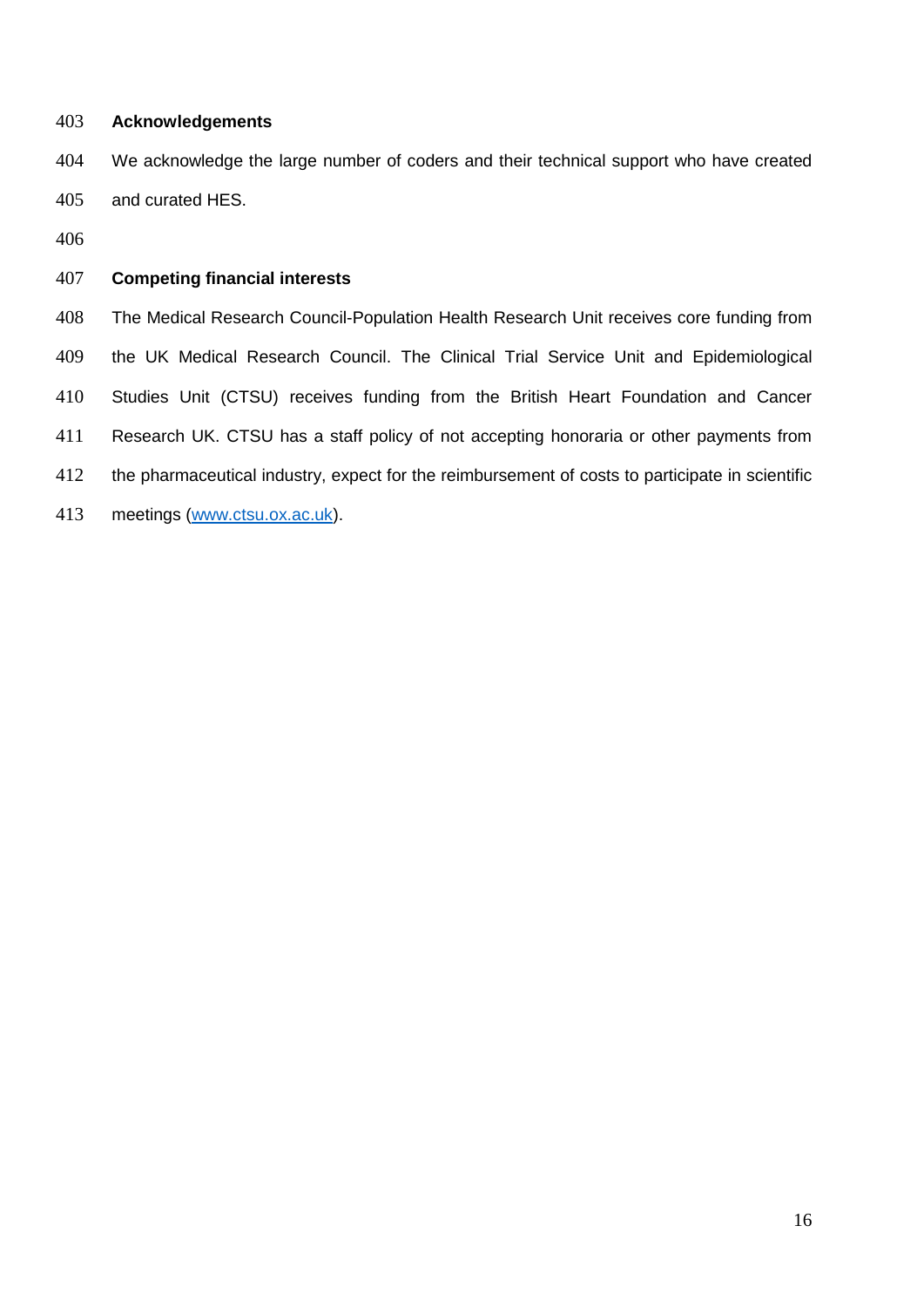#### **References**

- 1. Torres VE, Harris PC, Pirson Y: Autosomal dominant polycystic kidney disease. *Lancet* 369: 1287-301, 2007
- 2. Willey CJ, Blais JD, Hall AK, Krasa HB, Makin AJ, Czerwiec FS: Prevalence of autosomal dominant polycystic kidney disease in the European Union. *Nephrol Dial Transplant*, 2016. pii: gfw240. (Epub ahead of print)
- 3. Shaw C, Simms RJ, Pitcher D, Sandford R: Epidemiology of patients in England and Wales with autosomal dominant polycystic kidney disease and end-stage renal failure. *Nephrol Dial Transplant* 29: 1910-8, 2014
- 4. Gilg J, Caskey F, Fogarty D: UK Renal Registry 18th Annual Report: Chapter 1 UK Renal Replacement Therapy Incidence in 2014: National and Centre-specific Analyses. *Nephron* 132 (Suppl 1): 9-40, 2016
- 5. Saran R, Li Y, Robinson B, Abbott KC, Agodoa LY, Ayanian J, Bragg-Gresham J, Balkrishnan R, Chen JL, Cope E, Eggers PW, Gillen D, Gipson D, Hailpern SM, Hall YN, He K, Herman W, Heung M, Hirth RA, Hutton D, Jacobsen SJ, Kalantar-Zadeh K,
- Kovesdy CP, Lu Y, Molnar MZ, Morgenstern H, Nallamothu B, Nguyen DV, O'Hare AM,
- Plattner B, Pisoni R, Port FK, Rao P, Rhee CM, Sakhuja A, Schaubel DE, Selewski DT,
- Shahinian V, Sim JJ, Song P, Streja E, Kurella Tamura M, Tentori F, White S, Woodside
- K, Hirth RA: US Renal Data System 2016 Annual Data Report: epidemiology of kidney
- disease in the United States. *Am J Kidney Dis* (67) (Suppl 1): S1-434, 2016
- 6. Milutinovic J, Fialkow PJ, Rudd TG, Agodoa LY, Phillips LA, Bryant JI: Liver cysts in patients with autosomal dominant polycystic kidney disease. *Am J Med* 68: 741-4, 1980
- 7. Chauveau D, Fakhouri F, Grunfeld JP: Liver involvement in autosomal-dominant polycystic kidney disease: therapeutic dilemma. *J Am Soc Nephrol* 11: 1767-75, 2000
- 8. Pirson Y: Extrarenal Manifestations of Autosomal Dominant Polycystic Kidney Disease. *Adv Chronic Kidney Dis* 17: 173-80, 2010
- 9. Bae KT, Zhu F, Chapman AB, Torres VE, Grantham JJ, Guay-Woodford LM, Baumgarten DA, King BF Jr, Wetzel LH, Kenney PJ, Brummer ME, Bennett WM, Klahr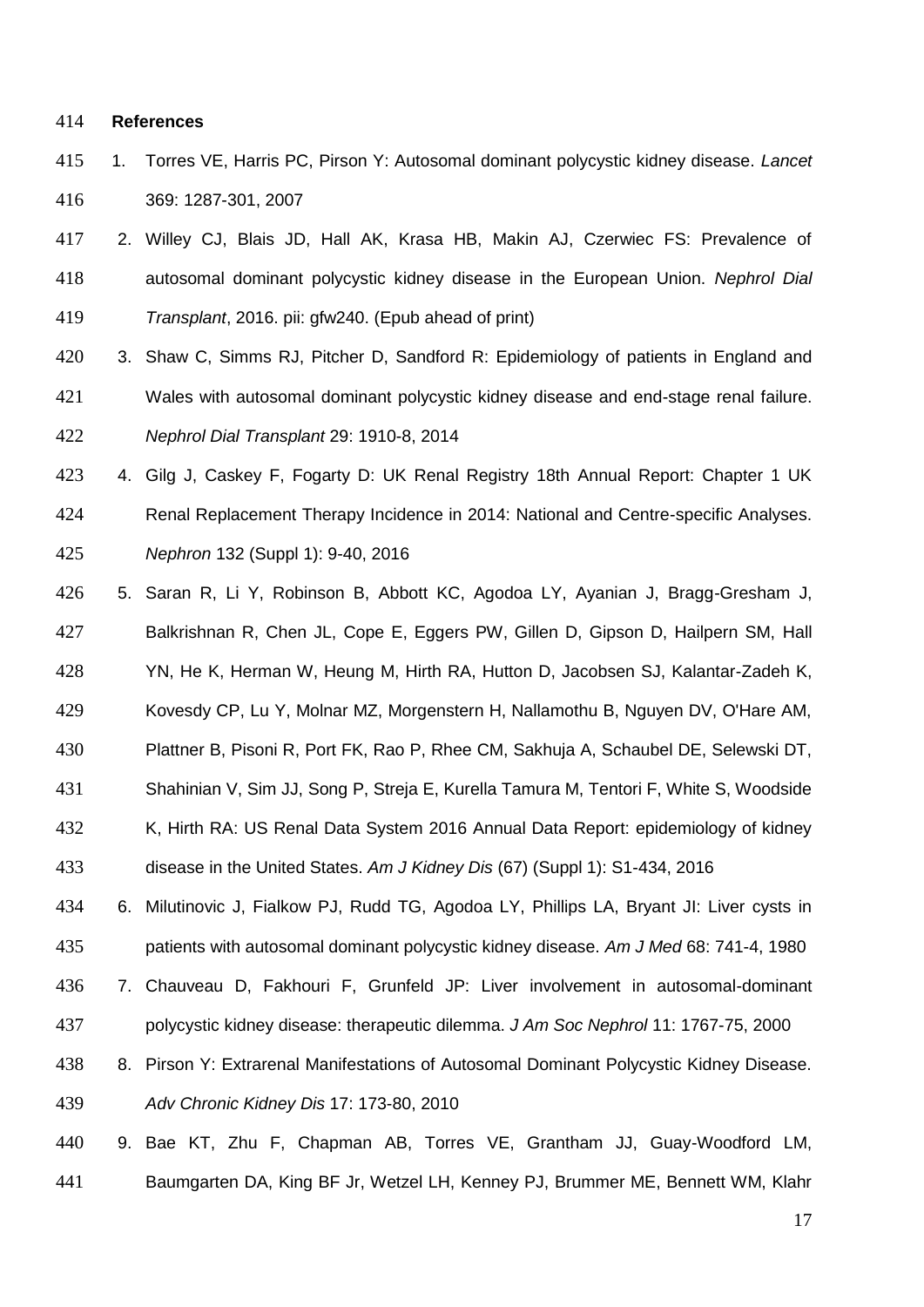- S, Meyers CM, Zhang X, Thompson PA, Miller JP: Consortium for Radiologic Imaging Studies of Polycystic Kidney Disease (CRISP): Magnetic resonance imaging evaluation of hepatic cysts in early autosomal-dominant polycystic kidney disease: the Consortium for Radiologic Imaging Studies of Polycystic Kidney Disease cohort. *Clin J Am Soc Nephrol* 1: 64-9, 2006
- 10. Torres VE, Harris PC: Autosomal dominant polycystic kidney disease: the last 3 years. *Kidney Int* 76: 149-68, 2009
- 11. Mikolajczyk AE, Te HS, Chapman AB: Gastrointestinal Manifestations of Autosomal-Dominant Polycystic Kidney Disease. *Clin Gastroenterol Hepatol* 15(1): 17-24, 2017
- 12. Ishikawa I, Chikamoto E, Nakamura M, Asaka M, Tomosugi N, Yuri T: High incidence of
- common bile duct dilatation in autosomal dominant polycystic kidney disease patients. *Am J Kidney Dis* 27: 321-6, 1996
- 13. Adeva M, El-Youssef M, Rossetti S, Kamath PS, Kubly V, Consugar MB, Milliner DM, King BF, Torres VE, Harris PC: Clinical and molecular characterization defines a broadened spectrum of autosomal recessive polycystic kidney disease (ARPKD). *Medicine (Baltimore)* 85:1-21, 2006
- 14. Andreoni KA, Pelletier RP, Elkhammas EA, Davies EA, Bumgardner GL, Henry ML, Ferguson RM: Increased incidence of gastrointestinal surgical complications in renal transplant recipients with polycystic kidney disease. *Transplantation* 67: 262-6, 1999
- 15. Kolodziejski TR, Safadi BY, Nakanuma Y, Milkes DE, Soetikno RM: Bile duct cysts in a patient with autosomal dominant polycystic kidney disease. Gastrointest Endosc 59: 140-2, 2004
- 16. Dofferhoff AS, Sluiter HE, Geerlings W, de Jong PE: Complications of liver cysts in patients with adult polycystic kidney disease. *Nephrol Dial Transplant* 5: 882-5, 1990
- 17. Garber S, Mathieson J, Cooperberg PL: Percutaneous sclerosis of hepatic cysts to treat obstructive jaundice in a patient with polycystic liver disease. *AJR Am J Roentgenol*
- 161: 77-8, 1993
- 18. Hollingsworth AB: The gallbladder in polycystic liver disease. *JAMA* 247: 462, 1982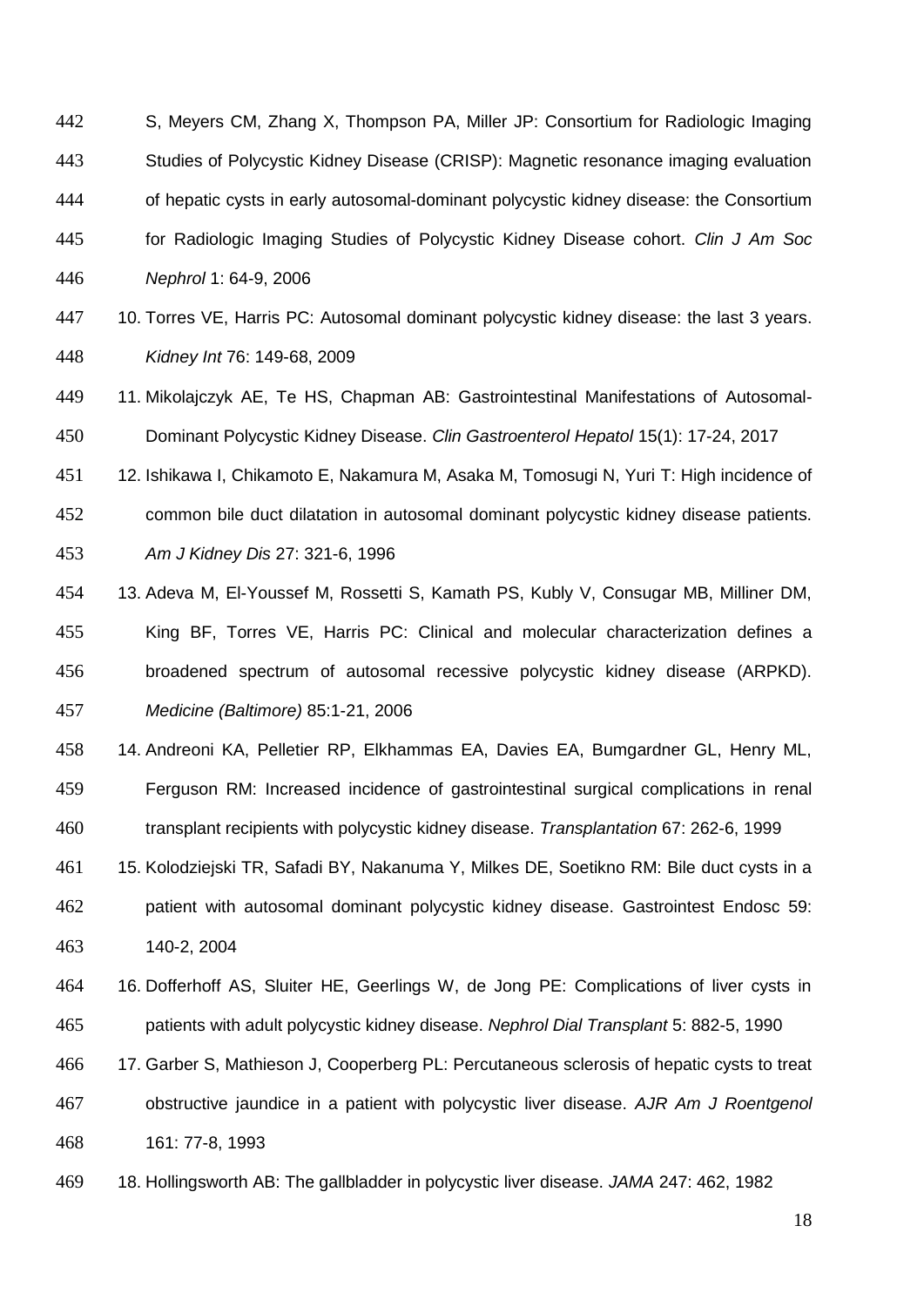- 19. Woodring JH, Fried AM, Lieber A: The gallbladder in polycystic liver disease. *JAMA* 246: 864-6, 1981
- 20. Wittig JH, Burns R, Longmire WP, Jr: Jaundice associated with polycystic liver disease. *Am J Surg* 136: 383-6, 1978
- 21. Howard RJ, Hanson RF, Delaney JP: Jaundice associated with polycystic liver disease.
- Relief by surgical decompression of the cysts. *Arch Surg* 111: 816-7, 1976
- 22. Dmitrewski J, Olliff S, Buckels JA: Obstructive jaundice associated with polycystic liver disease. *HPB Surg* 10: 117-20, 1996
- 23. Hogan MC, Abebe K, Torres VE, Chapman AB, Bae KT, Tao C, Sun H, Perrone RD, Steinman TI, Braun W, Winklhofer FT, Miskulin DC, Rahbari-Oskoui F, Brosnahan G,
- Masoumi A, Karpov IO, Spillane S, Flessner M, Moore CG, Schrier RW: Liver involvement in early autosomal-dominant polycystic kidney disease. *Clin Gastroenterol Hepatol* 13: 155-64 e6, 2015
- 24. Sherstha R, McKinley C, Russ P, Scherzinger A, Bronner T, Showalter R, Everson GT:
- Postmenopausal estrogen therapy selectively stimulates hepatic enlargement in women with autosomal dominant polycystic kidney disease. *Hepatology* 26: 1282-6, 1997
- 25. Alvaro D, Mancino MG, Onori P, Franchitto A, Alpini G, Francis H, Glaser S, Gaudio E:
- Estrogens and the pathophysiology of the biliary tree. *World J Gastroenterol* 12: 3537- 45, 2006
- 26. Yoder BK. Role of primary cilia in the pathogenesis of polycystic kidney disease*. J Am Soc Nephrol* 18:1381-8, 2007
- 27. Harris PC, Torres VE. Polycystic kidney disease. *Annual Review of Medicine* 60:321-37, 2009
- 28. Larusso NF, Masyuk TV. The role of cilia in the regulation of bile flow. *Digestive*

*Diseases* 29:6-12, 2011

 29. Strazzabosco M, Fabris L: Development of the bile ducts: essentials for the clinical hepatologist. *J Hepatol* 56: 1159-70, 2012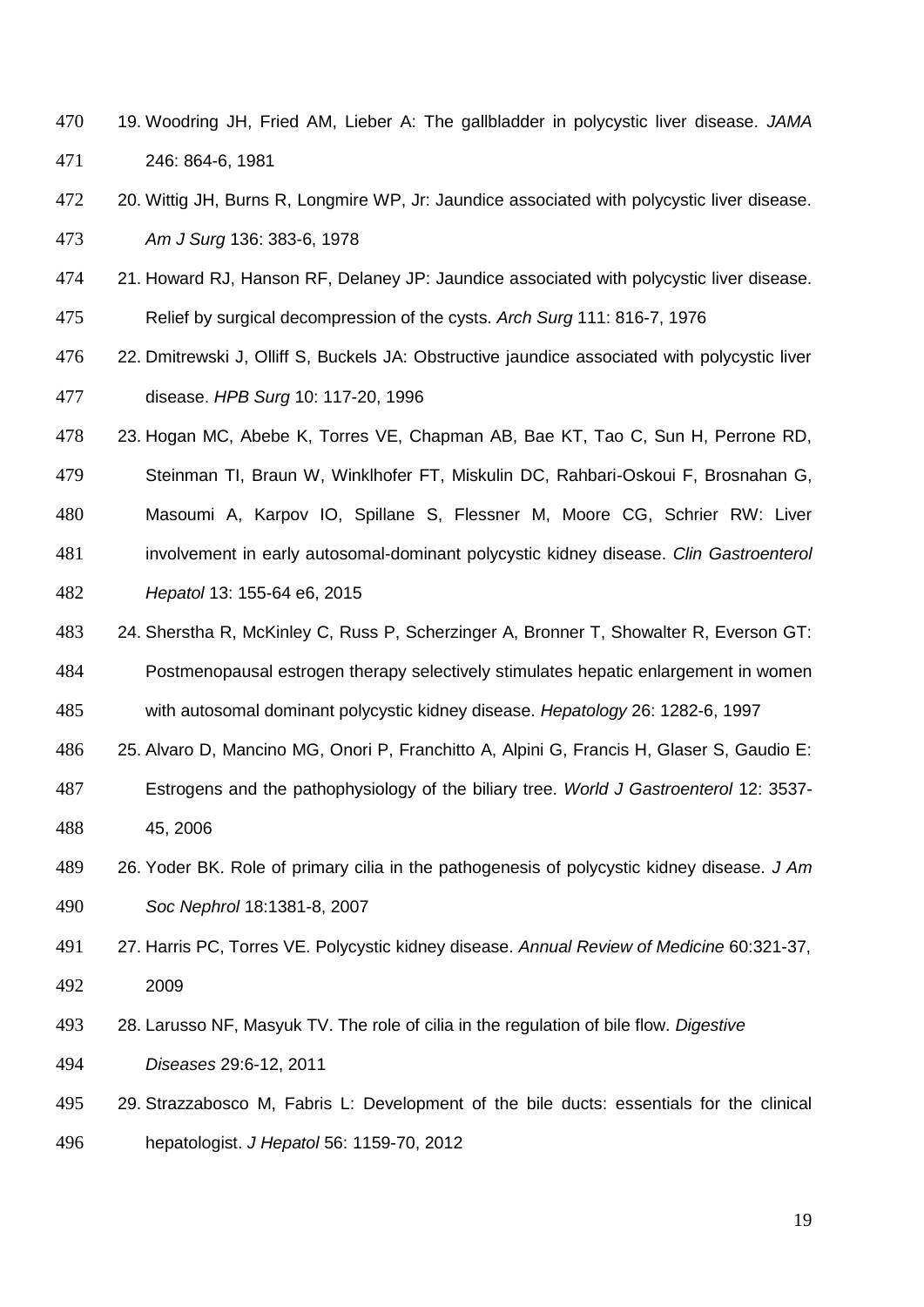- 30. Hasegawa E, Sawa N, Hoshino J, Suwabe T, Hayami N, Yamanouchi M, Sekine A, Hiramatsu R, Imafuku A, Kawada M, Ubara Y, Imamura T, Takaichi K: Recurrent Cholangitis in a Patient with Autosomal Dominant Polycystic Kidney Disease (ADPKD) and Caroli's Disease. *Intern Med* 55:3009-12, 2016
- 31. Bergmann C: ARPKD and early manifestations of ADPKD: the original polycystic kidney disease and phenocopies. *Pediatr Nephrol* 30: 15-30, 2015
- 32. Caroli A, Perico N, Perna A, Antiga L, Brambilla P, Pisani A, Visciano B, Imbriaco M, Messa P, Cerutti R, Dugo M, Cancian L, Buongiorno E, De Pascalis A, Gaspari F, Carrara F, Rubis N, Prandini S, Remuzzi A, Remuzzi G, Ruggenenti P; ALADIN study group: Effect of longacting somatostatin analogue on kidney and cyst growth in autosomal dominant polycystic kidney disease (ALADIN): a randomised, placebo-controlled, multicentre trial. *Lancet* 382: 1485-95, 2013
- 33. Pisani A, Sabbatini M, Imbriaco M, Riccio E, Rubis N, Prinster A, Perna A, Liuzzi R, Spinelli L, Santangelo M, Remuzzi G, Ruggenenti P; ALADIN Study Group: Long-term Effects of Octreotide on Liver Volume in Patients With Polycystic Kidney and Liver

Disease. *Clin Gastroenterol Hepatol* 14: 1022-30.e4, 2016

- 34. Bigg-Wither GW, Ho KK, Grunstein RR, Sullivan CE, Doust BD: Effects of long term octreotide on gall stone formation and gall bladder function. *BMJ* 304: 1611-2, 1992
- 35. Torres VE, Chapman AB, Devuyst O, Gansevoort RT, Grantham JJ, Higashihara E,

Perrone RD, Krasa HB, Ouyang J, Czerwiec FS; TEMPO 3:4 Trial Investigators:

 Tolvaptan in patients with autosomal dominant polycystic kidney disease. *N Engl J Med* 367: 2407-18, 2012

 36. Chapman AB, Devuyst O, Eckardt KU, Gansevoort RT, Harris T, Horie S, Kasiske BL, Odland D, Pei Y, Perrone RD, Pirson Y, Schrier RW, Torra R, Torres VE, Watnick T, Wheeler DC: Autosomal-dominant polycystic kidney disease (ADPKD): executive summary from a Kidney Disease: Improving Global Outcomes (KDIGO) Controversies Conference. *Kidney Int* 88: 17-27, 2015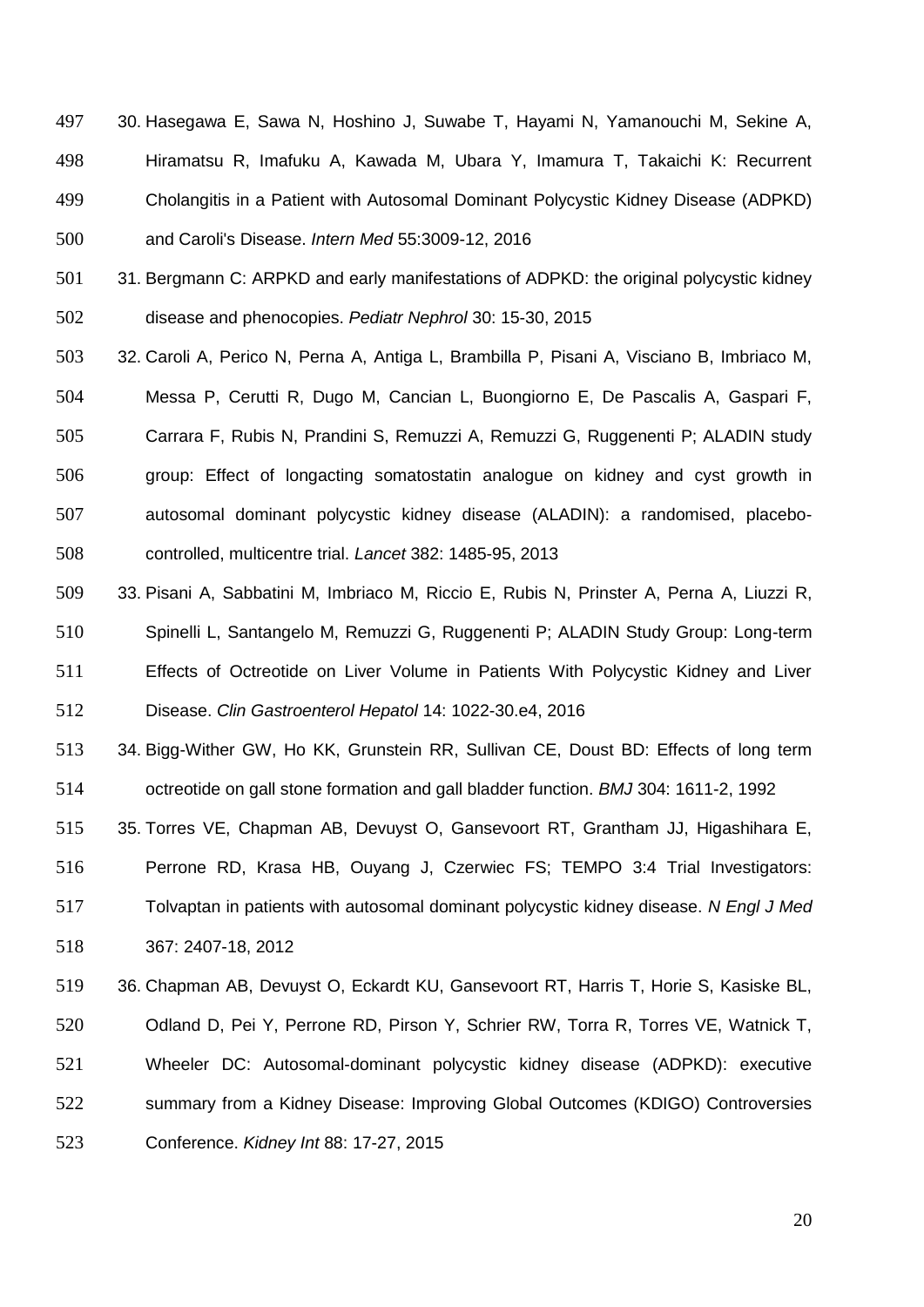- 37. Hossack KF, Leddy CL, Johnson AM, Schrier RW, Gabow PA: Echocardiographic findings in autosomal dominant polycystic kidney disease. *N Engl J Med* 319: 907-12, 1988
- 38. Haynes R, Harden P, Judge P, Blackwell L, Emberson J, Landray MJ, Baigent C, Friend PJ, 3C Study Collaborative Group: Alemtuzumab-based induction treatment versus basiliximab-based induction treatment in kidney transplantation (the 3C Study): a randomised trial. *Lancet* 384: 1684-90, 2014
- 39. Registry linkage in the 3C Study: Accessed 16/01/2017, at http://www.3cstudy.org/Registrylinkagevalidation\_2017\_01\_12.pdf
- 40. Ong E, Goldacre R, Hoang U, Sinclair R, Goldacre M: Associations between bullous pemphigoid and primary malignant cancers: an English national record linkage study, 1999-2011. *Arch Dermatol Res* 306: 75-80, 2014
- 41. International Statistical Classification of Diseases and Related Health Problems version 10 (ICD-10): Accessed 26 January 2016, at http://apps.who.int/classifications/icd10/browse/2010/en
- 42. Yu TM, Chuang YW, Yu MC, Chen CH, Yang CK, Huang ST, Lin CL, Shu KH, Kao CH: Risk of cancer in patients with polycystic kidney disease: a propensity-score matched analysis of a nationwide, population-based cohort study. *Lancet Oncol* 17: 1419-25, 2016
- 43. English indices of deprivation 2015: Accessed 09 November 2016, at https://www.gov.uk/government/statistics/english-indices-of-deprivation-2015
-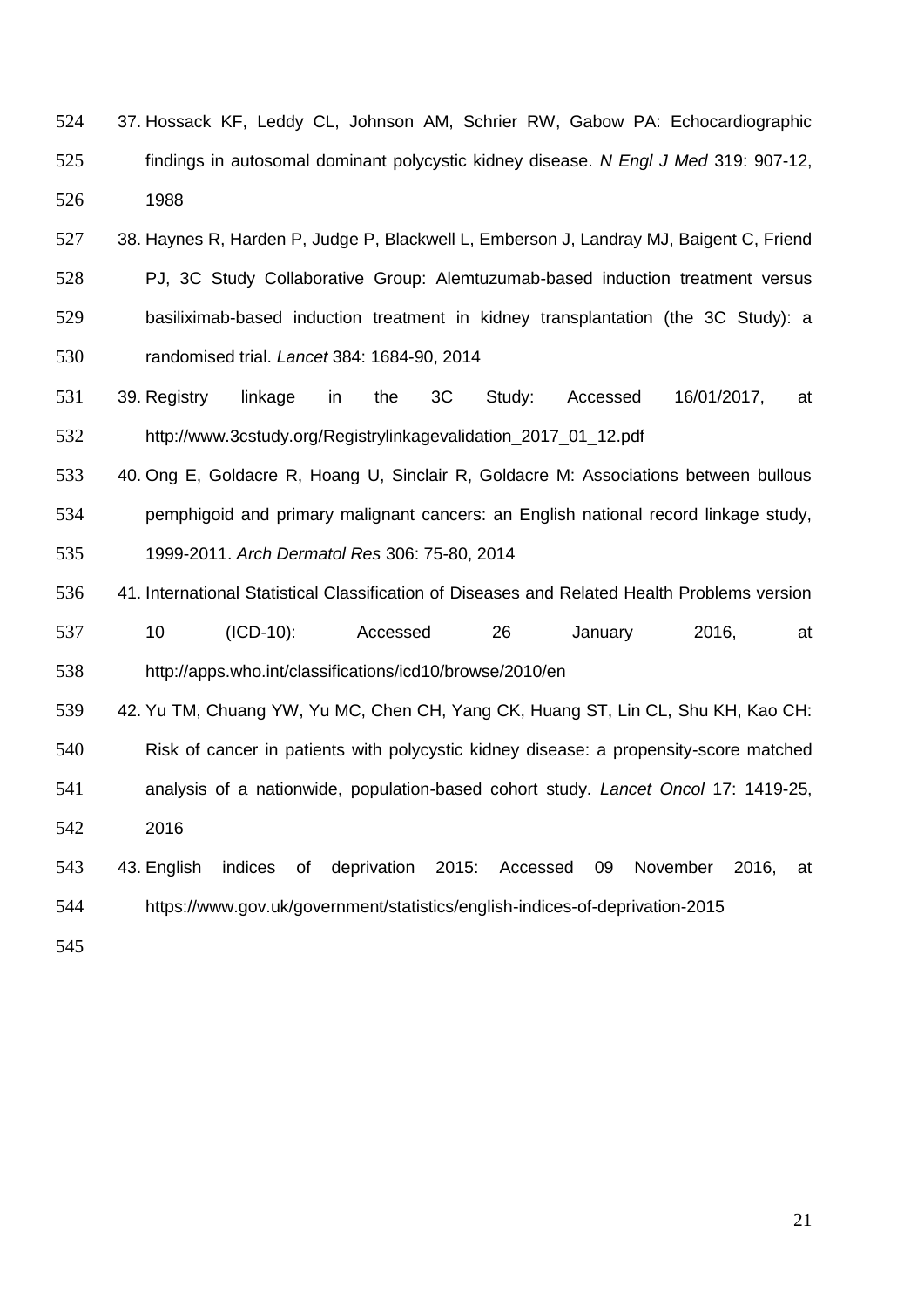**Figure Legends**

# **Figure 1: Association between polycystic kidney disease and risk of hospitalisation**

# **for different diseases in all−England Hospital Episode Statistics 1998−2012**

 CI = confidence intervals. Outcomes include admissions with relevant diagnostic codes in any diagnostic position or any relevant procedural codes. Adjusted for age at entry as a continuous variable (using both linear and quadratic terms), sex, ethnicity, quintile of patients' Index of Multiple Deprivation score, region of residence, calendar year of first recorded admission (or year of renal replacement therapy start) and comorbidities (grouped into vascular, cancer and diabetes). Rate ratios (95% CI) for aortic or other aneurysms are 3.74 (3.53−3.97) for all patients and 0.96 (0.84−1.11) for treated end−stage renal disease patients. Rate ratios (95% CI) for hiatus hernia and gastroesophageal reflux disease are 1.58 (1.53−1.63) for all patients and 1.03 (0.95−1.12) for treated end−stage renal disease patients. Rate ratios (95% CI) for renal stones are 4.63 (4.39−4.87) for all patients and 0.96 (0.81−1.15) for treated end−stage renal disease patients. Rate ratios (95% CI) for breast cancer (negative control) are 1.00 (0.88−1.12) for all patients and 0.62 (0.45−0.86) for treated end−stage renal disease patients.

 **Figure 2: Association between polycystic kidney disease and risk of hospitalisation for biliary tract and serious liver complications by age and sex in all−England Hospital Episode Statistics 1998−2012**

 CI = confidence intervals. Het = heterogeneity. Outcomes include admissions with relevant diagnostic codes in any diagnostic position or any relevant procedural codes. Adjusted for age at entry as a continuous variable (using both linear and quadratic terms), sex, ethnicity, quintile of patients' Index of Multiple Deprivation score, region of residence, calendar year of first recorded admission (or year of renal replacement therapy start) and comorbidities (grouped into vascular, cancer and diabetes).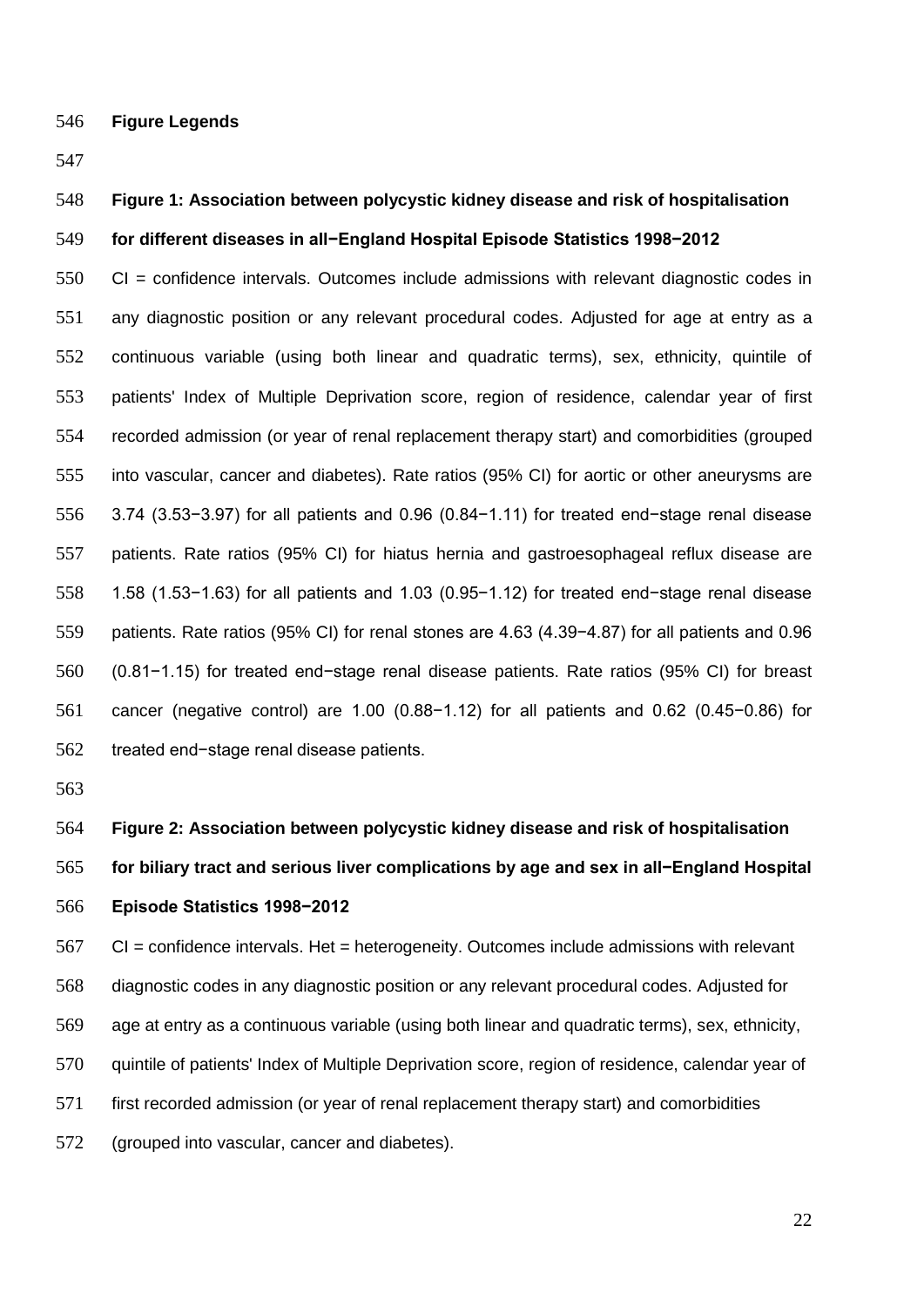573 **Table 1: Baseline characteristics of individuals with autosomal dominant polycystic kidney disease and either a biliary tract or serious liver** 

|                                                | Gender            | Age at                                | complication: Oxford Kidney Unit case series (1967-2015)<br><b>Time from ADPKD</b>     | <b>CKD</b> stage at first                                |                                                                           |                                        |                                                      | Biliary tract disease and serious liver complications                                                                                                                 |
|------------------------------------------------|-------------------|---------------------------------------|----------------------------------------------------------------------------------------|----------------------------------------------------------|---------------------------------------------------------------------------|----------------------------------------|------------------------------------------------------|-----------------------------------------------------------------------------------------------------------------------------------------------------------------------|
|                                                | (male/<br>female) | presentation<br>with ADPKD<br>(years) | diagnosis to first<br>biliary tract disease /<br>serious liver<br>complication (years) | biliary tract disease /<br>serious liver<br>complication | Number of<br>admissions<br>with<br>gallbladder or<br>bile duct<br>disease | <b>Gallstones</b><br>ever<br>diagnosed | No. of<br>admissions<br>with liver cyst<br>infection | Relevant biliary tract and liver disease diagnoses or procedures                                                                                                      |
| Biliary tract disease predominant presentation |                   |                                       |                                                                                        |                                                          |                                                                           |                                        |                                                      |                                                                                                                                                                       |
| $\overline{1}$                                 | F.                | 22                                    | 22                                                                                     | 5D                                                       | 18                                                                        | Yes                                    | 0                                                    | Cholelithiasis with complications (recurrent biliary sepsis)                                                                                                          |
| $2^*$                                          | M                 | 28                                    | 32                                                                                     | 5D                                                       | 14                                                                        | Yes                                    |                                                      | Cholelithiasis requiring 4xERCPs and sphincterotomy. Non-obstructive intrahepatic<br>biliary tract duct dilatation and hepatic fibrosis. Liver cyst infection         |
| 3                                              | м                 | 48                                    | 10                                                                                     | 5T                                                       | 9                                                                         | Yes                                    | $\mathbf 0$                                          | Cholelithiasis with complications requiring ERCP and sphincterotomy                                                                                                   |
| $\Delta$                                       | F                 | 15                                    | 46                                                                                     | 5T                                                       | 9                                                                         | No                                     | $\overline{1}$                                       | Cholelithiasis with complications and liver abscess                                                                                                                   |
| $5^*$                                          | м                 | 34                                    | 26                                                                                     | 5T                                                       | 8                                                                         | Yes                                    | 3                                                    | Biliary obstruction and sepsis due to enlarged hepatic cysts and gallstones.<br>Cholecystectomy. Cyst de-roofing. Liver cyst infections                               |
| 6                                              | M                 | 18                                    | 44                                                                                     | 5T                                                       | $\overline{7}$                                                            | Yes                                    | $\mathbf 0$                                          | Cholelithiasis with complications, 3xERCPs and sphincterotomy                                                                                                         |
| $\overline{7}$                                 | F                 | 51                                    | 11                                                                                     | 5D                                                       | $\overline{7}$                                                            | Yes                                    | 0                                                    | Cholelithiasis with complications, 2xERCPs and biliary tract stenting                                                                                                 |
| 8                                              | М                 | 29                                    | 39                                                                                     | 5T                                                       | 6                                                                         | Yes                                    | $\mathbf 0$                                          |                                                                                                                                                                       |
|                                                |                   |                                       |                                                                                        |                                                          |                                                                           |                                        |                                                      | Cholecystitis, biliary obstruction and cholecystectomy. Refractory ascites                                                                                            |
| 9                                              | F                 | 18                                    | 46                                                                                     | 5T                                                       | 3                                                                         | Yes                                    | $\mathbf 0$                                          | Cholelithiasis with complications (recurrent cholecystitis)                                                                                                           |
| $10*$<br>11                                    | M<br>м            | 24<br>26                              | 32<br>35                                                                               | 5T<br>5T                                                 | 3<br>3                                                                    | Yes<br>No                              | 0<br>0                                               | Cholelithiasis with complications requiring ERCP. Liver cyst de-roofing<br>Non-obstructive intrahepatic biliary tract duct dilatation and hepatic fibrosis. Recurrent |
|                                                |                   |                                       |                                                                                        |                                                          |                                                                           |                                        |                                                      | biliary sepsis.                                                                                                                                                       |
| 12                                             | F                 | 31                                    | 43                                                                                     | 5D                                                       | $\overline{2}$                                                            | Yes                                    | $\mathbf{0}$                                         | Cholelithiasis with complications. Cholecystectomy                                                                                                                    |
| $13*$                                          | F                 | 26                                    | 30                                                                                     | 4/5                                                      | $\overline{2}$                                                            | Yes                                    | 2                                                    | Cholelithiasis with complications. Liver cyst infections & haemorrhage                                                                                                |
| 14                                             | M                 | 58                                    | $\overline{2}$                                                                         | 5T                                                       | $\overline{1}$                                                            | Yes                                    | $\mathbf 0$                                          | Cholelithiasis with complications requiring 3xERCPs, sphincterotomy and biliary tract<br>stent                                                                        |
| 15                                             | F                 | 57                                    | $\overline{4}$                                                                         | 5                                                        | $\overline{1}$                                                            | No                                     | $\mathbf 0$                                          | <b>Biliary sepsis</b>                                                                                                                                                 |
| $16*$                                          | F                 | 21                                    | 32                                                                                     | 5D                                                       | $\overline{1}$                                                            | Yes                                    | $\mathbf 0$                                          | Cholelithiasis & biliary sepsis requiring cholecystectomy. Subphrenic abscess, liver cyst<br>aspiration, cyst de-roofing, partial hepatectomy                         |
| 17                                             | M                 | 56                                    | 16                                                                                     | 5D                                                       | $\overline{1}$                                                            | No                                     | $\mathbf 0$                                          | <b>Biliary sepsis</b>                                                                                                                                                 |
| 18                                             | F                 | 52                                    | 25                                                                                     | 5T                                                       | $\overline{1}$                                                            | Yes                                    | 0                                                    | Cholelithiasis with complications. ERCP                                                                                                                               |
| $19*$                                          | F                 | 68                                    | 12                                                                                     | 3                                                        | $\overline{1}$                                                            | Yes                                    | 0                                                    | Cholelithiasis with complications. Autoimmune hepatitis                                                                                                               |
| 20                                             | F                 | 44                                    | 10                                                                                     | 5T                                                       | $\overline{1}$                                                            | Yes                                    | 0                                                    | Cholelithiasis with complications. ERCP & sphincterotomy. Cholecystectomy                                                                                             |
| 21                                             | M                 | 45                                    | 12                                                                                     | 5T                                                       | -1                                                                        | Yes                                    | $\mathbf 0$                                          | Obstructive jaundice, cholecystitis                                                                                                                                   |
| 22                                             | F                 | 47                                    | $\overline{4}$                                                                         | 5                                                        | $\overline{1}$                                                            | Yes                                    | $\mathbf 0$                                          | Cholelithiasis requiring ERCP complicated by pancreatitis                                                                                                             |
| 23                                             | F                 | 31                                    | 31                                                                                     | 3                                                        | $\overline{1}$                                                            | Yes                                    | $\mathbf 0$                                          | Cholecystectomy                                                                                                                                                       |
| 24                                             | M                 | 28                                    | 44                                                                                     | 5D                                                       |                                                                           | Yes                                    | $\mathbf 0$                                          | Cholecystectomy                                                                                                                                                       |
| Subtotal                                       | M11:F13           | Median 31<br>(IQR 26-49)              | Median 28<br>(IQR 12-36)                                                               |                                                          | Median 3<br>(IQR 1-8)                                                     | 83%<br>(20/24)                         | Median 0<br>$( IQR 0-0)$                             |                                                                                                                                                                       |
| Serious liver disease predominant presentation |                   |                                       |                                                                                        |                                                          |                                                                           |                                        |                                                      |                                                                                                                                                                       |
|                                                |                   |                                       |                                                                                        |                                                          |                                                                           |                                        |                                                      |                                                                                                                                                                       |
| 25                                             |                   | 32                                    | 13                                                                                     | 5D                                                       | $\Omega$<br>$\Omega$                                                      | No                                     | 3                                                    | Liver cyst infections. Massive polycystic liver with cyst drainage                                                                                                    |
| 26                                             |                   | 41                                    | 25                                                                                     | 5T                                                       |                                                                           | No                                     | 3                                                    | Recurrent liver cyst infections and liver abscess                                                                                                                     |
| $27*$                                          |                   | 24                                    | 22                                                                                     | 5                                                        | $\overline{1}$                                                            | Yes                                    | 2                                                    | Liver cyst infections. Cholelithiasis                                                                                                                                 |
| $28*$                                          | F                 | 48                                    | 6                                                                                      | 4/5                                                      | $\overline{1}$                                                            | Yes                                    | 2                                                    | Liver cyst infections. Cholelithiasis requiring cholecystectomy                                                                                                       |
| 29<br>30                                       | F<br>F            | 44<br>30                              | 5<br>33                                                                                | 5<br>5D                                                  | $\Omega$<br>$\Omega$                                                      | No<br>No                               | 2                                                    | Liver cyst infections. Cyst de-roofing (x2)<br>Liver cyst infection. Cholelithiasis with complications requiring 2xERCP's and biliary                                 |
| 31                                             | м                 | 20                                    | 32                                                                                     | 5D                                                       | $\mathbf 0$                                                               | No                                     | -1                                                   | tract stent insertion<br>Liver cyst infection                                                                                                                         |
| 32                                             |                   | 48                                    | 20                                                                                     | 5T                                                       | $\Omega$                                                                  | No                                     | -1                                                   | Lliver cyst infection                                                                                                                                                 |
| 33                                             | F                 | 38                                    | $\mathbf 0$                                                                            | -1                                                       | $\Omega$                                                                  | No                                     | 0                                                    | Massive polycystic liver (transplanted)                                                                                                                               |
| 34                                             |                   | 36                                    | 8                                                                                      | 5T                                                       | $\Omega$                                                                  | No                                     | $\mathbf 0$                                          | Cyst aspiration and de-roofing                                                                                                                                        |
| 35                                             |                   | 49                                    | g                                                                                      | 5                                                        | $\Omega$                                                                  | No                                     | $\Omega$                                             | Massive polycystic liver (transplanted)                                                                                                                               |
|                                                |                   | Median 38 (IQR                        | Median 13                                                                              |                                                          | Median 0                                                                  | 18%                                    | Median 1                                             |                                                                                                                                                                       |
| Subtotal                                       | M1:F10            | $31 - 46$                             | (IQR 7-24)                                                                             |                                                          | $( IQR 0-0)$                                                              | (2/11)                                 | $( IQR 0.5-2)$                                       |                                                                                                                                                                       |

and dominant polycystic kidney disease; CKD=chronic kidney disease; ERCP=endoscopic retrograde cholangiopancreatogram; IQR =0.5-2)<br>576 and/or cholangitis). \* Patients with both biliary tract and serious liver presentations